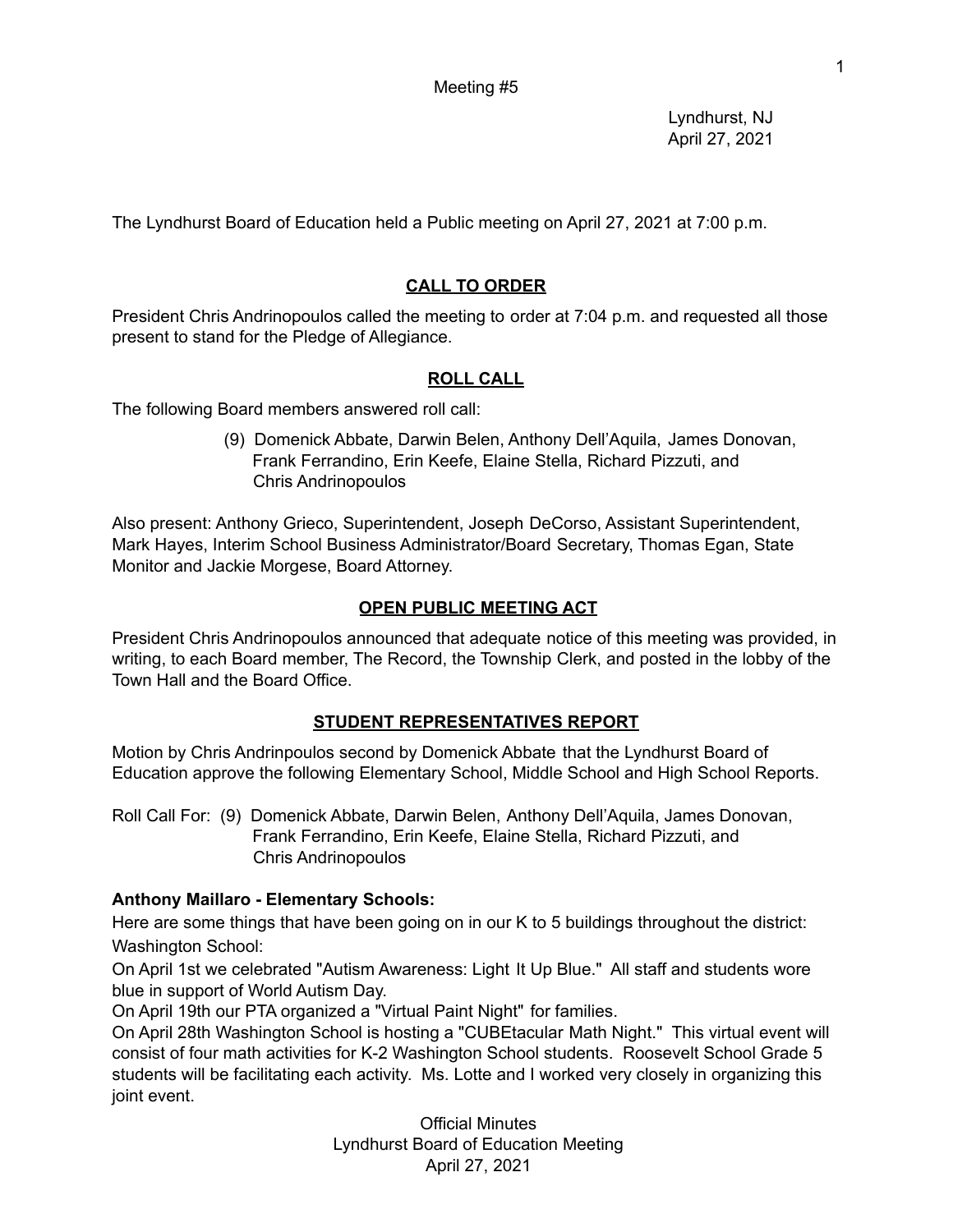Washington School will be participating in the All Kids After-School Bike Program sponsored by the Special Olympics of NJ and Strider Education Foundation. Students will be using balance bikes to develop balance and coordination. The use of the balance bikes will help develop a new way to exercise and also help some students learn how to ride a 2-wheel pedal bike. The All Kids Bike Program is designed to build character, increase acceptance of others, develop leadership skills, and enhance the school community. All students are provided a helmet from the Lyndhurst Police Department. This program will run through to our community event "Bike Fest'' on May 15th.

May is "Wellness Month." During "Washington Wellness Week" (May 10-14) students will follow a daily theme. In conjunction with the daily theme community professionals will record one or two videos of themselves related to their particular field to show our students. Social and Emotional Lessons will be implemented daily to go along with that day's theme. Some professionals we have been in communication with are as follows: Nina from Moonchild Yoga, Nick from Lyndhurst ShopRite, Ellen Ross-Physical Therapist, and Kathryn Werheim from Bergen's Promise. The daily themes are as follows: Mindful Monday- Mental and Emotional Wellbeing, Transformation Tuesday- Fulfillment and Purpose, Wellness Wednesday- Food and Nutrition, Turn It Around Thursday- Environment and Culture, and Fit and Focused Friday-Physical Activity and Movement.

#### Columbus School:

Columbus School has entered the spring season with a new enthusiasm for learning, whether at home or in-person!

Columbus School celebrated the start of spring by planting seeds and bulbs in our classrooms in order to brighten our front yard! Ms. Leidy, our wonderful custodian, made it all possible! With the help of Mr. Daniel, students got to plant their seeds a few weeks ago. Ms. Leidy has been watering and nurturing our seedlings as we watched them grow. Once they grew big enough, each class got to plant their seedlings in the front of Columbus School, where we can continue to watch them mature and make the front of our building that much more beautiful. We got to see and participate in real-time what we have been learning about in our plant units in science. Columbus School has also continued to learn and grow through our Social Emotional Lessons with Mrs. Fagan. Our students are learning how to understand and manage their emotions through breathing exercises, yoga, singing and dancing! Our students look forward to their pop-in lessons with Mrs. Fagan each week.

### Community School:

Pre-K pre-registration is open for the 2021-22 school year and will remain open until May 5th. Children that pre-register will be entered into a random lottery for possible selection to the program. All information can be found on the homepage of our district website.

#### Jefferson School:

Had a great heartwarming ceremony in front of Jefferson school that the whole school participated in. One of our students' parents who was stationed in Kuwait for 6 months wanted to present us with the actual flag that his platoon flew in Kuwait. They wanted to thank the school for all we had done for the family during this difficult time. We invited the Lyndhurst Veterans Alliance who sang God Bless America as well as Bergen Commissioner Steve Tanelli who presented the family for a debt of gratitude towards their service to our country. I then gave a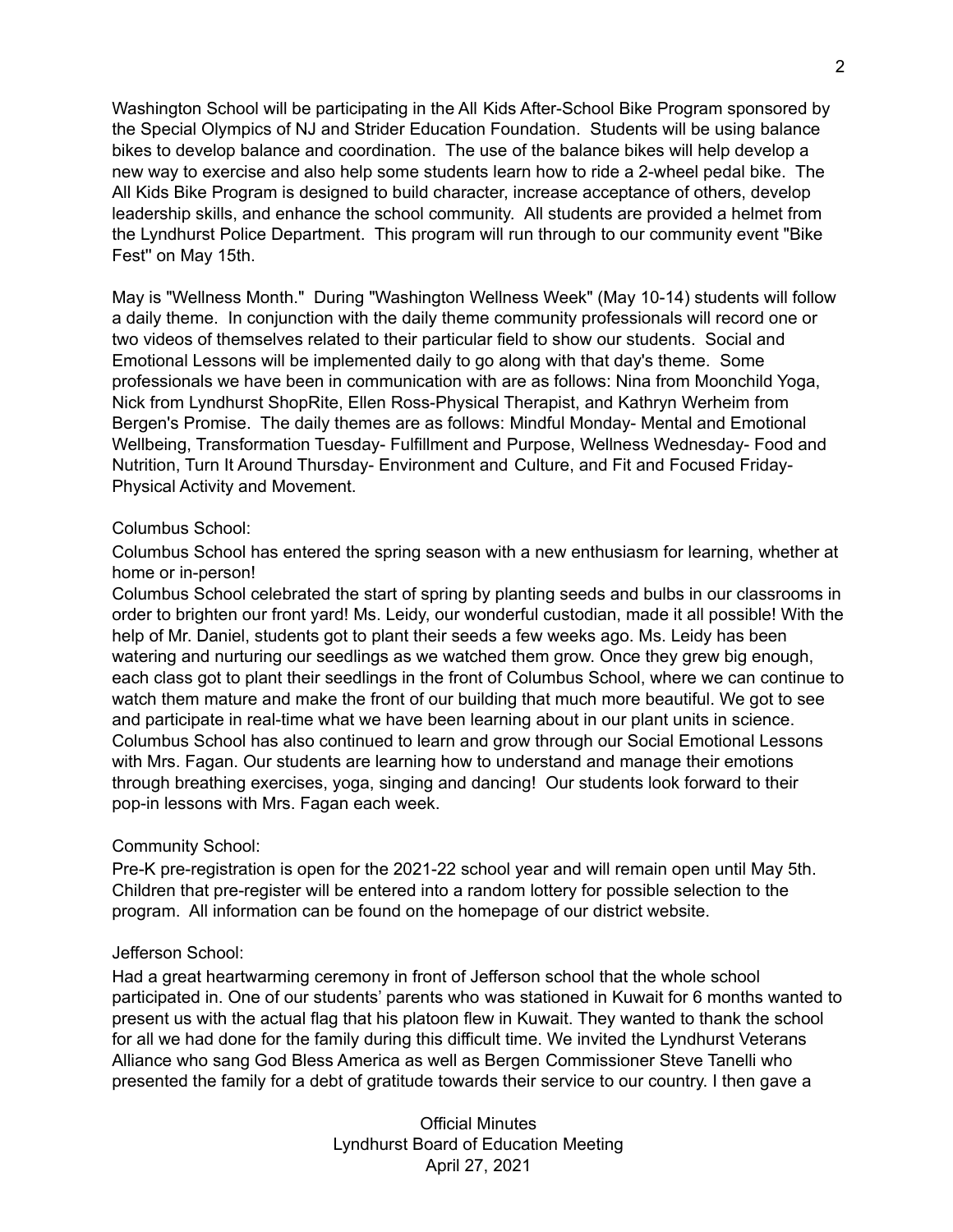speech thanking the family for the sacrifices that they and all veteran families make so that we can enjoy the freedoms that we do. The vets and students then recited the pledge of allegiance while we raised the flag on the flag pole. It was not only a heartwarming moment but was educational for our students as well.

### Roosevelt School:

Bike Week, Saturday, May 22, 2021, 10 AM-2 PM

- Students can ride their bikes to the Town Park to participate.
- There will be an Ice Cream Truck, Music & Games
- Registration is on Roosevelt School website.
- T-Shirts for the event can be ordered there too.

Unified Club

- Everyone is excited because we are planning in person meetings for the month of May.
- Look out for those dates coming soon.

"CUBE" tacular Math Night

- Tomorrow, Wednesday April 28th
- Virtual Math activities for grade 5 students, 5:30 6:30 PM

### **Alexander Sanfiz - Middle School:**

Students in Broadcast Journalism class created voice-over videos to highlight different women in celebration of International Women's Day

- Virtual Career Day 4/1
- April Autism Awareness Month Putting the Pieces together Puzzle project
- April Library Month activities:
- LMS Bookmark Contest
- Reading Challenge: Ms. Brennen and Ms. Wright will create a TikTok if LMS students read a total of 6000 hours in April.
- During the period from 4/1 4/9, the total number of hours read 56.3 hours § Reading leaders
	- · Joseph Romeo 6th Grade (115 minutes)
	- · Saory Hernandez 7th Grade (71 minutes.)
	- o Guess the Book contest
	- LMS Math Club earned Silver Level Status for the MathCounts National Math Club
	- LMS students Jason Oliveira and Max Gonzalez won 1st and 2nd place prizes respectively in the Lyndhurst Police Department/Bergen County Prosecutor's Office essay writing contest
	- LMS National Junior Honor Society Induction
	- · Culinary students receive chef's attire
	- 8th Grade Car Wash Fundraiser 4/25
	- · Working (LMS Musical) 4/30 at 7 pm/5/1 at 2 pm
	- LMS Choir/Chorale Spring Performance May 21 at 7pm
	- · LMS students performed their "Come Alive" routine in the Dancing Shoes class
	- LMS students created an original Costume Design in the Theatre Arts class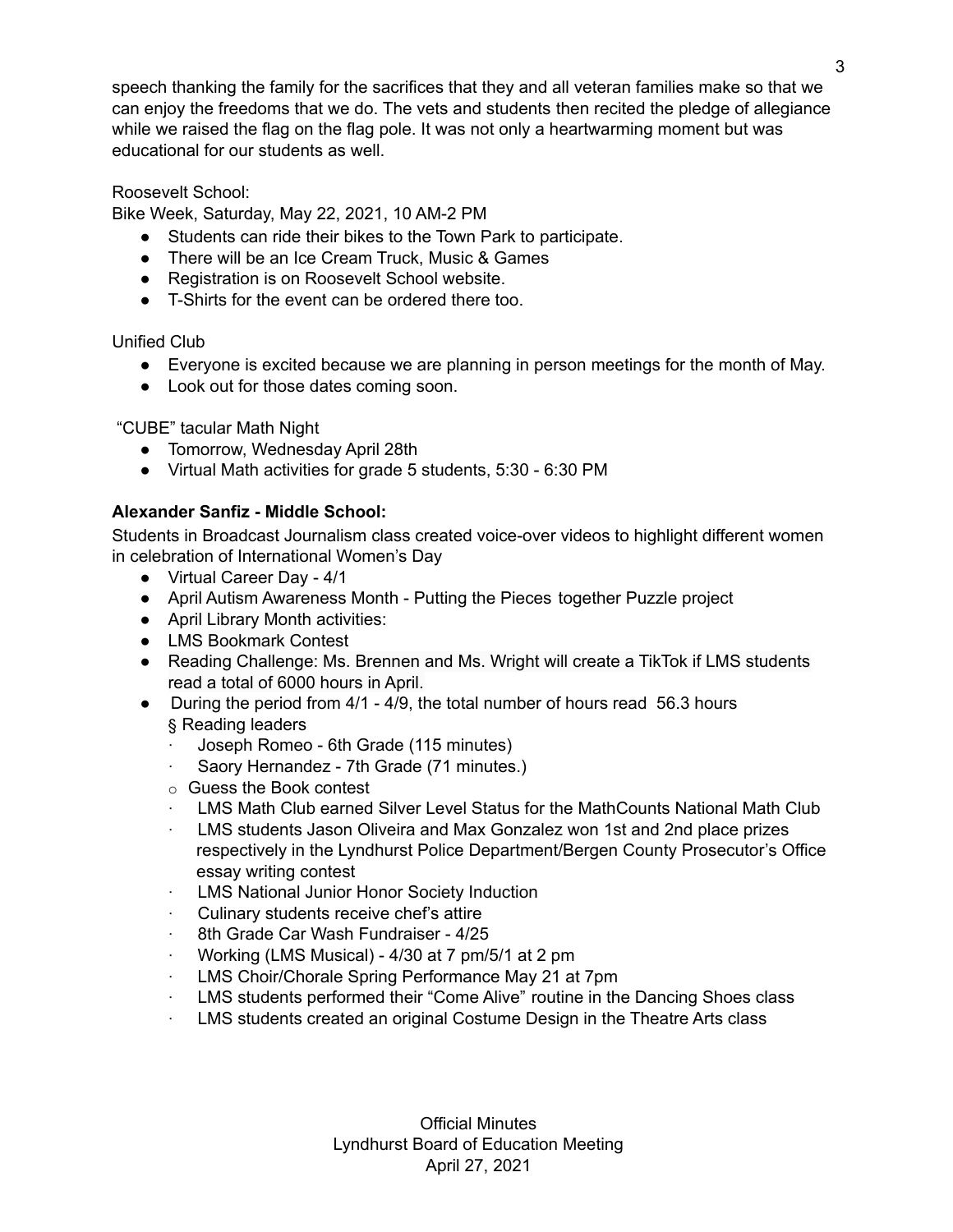### **Stephanie Mizeski - High School (Absent at practice):**

Here are some of the highlights that occurred for athletics in March and April:

- Girls Volleyball were league champions for the first time since 1990
- 4 wrestlers were chosen for the combined Regions this year.
- Girls Volleyball team made it to the state sectional final this season
- Dylan Weaver finished 7th in the state championship this past weekend

### **SUPERINTENDENT'S REPORT**

2021-2022 Budget Presentation The Budget was approved by the county

Questions on Budget Presentation:

None

### Superintendent's Report:

Mr. Grieco presented a YouTube video of the construction progress of the Roosevelt School Referendum.

Mr. Grieco spoke about the New Jersey School Performance Report which is on our district website.

We have a top notch relationship with the police department. We are working closely with the police and township on security measures.

Congratulated the high school cast on the play "I Love You, Your Perfect, Now Change" Calendar revision - Next year's calendar will be approved on tonight's Agenda. This year we will have the Friday before Memorial Day off as a snow day give back.

School reopening - We are slowly increasing the amount of time and number of days to bring students back to the classroom. The Middle School is now open on Wednesday for in-person instruction.

Mr. Grieco announced his resignation. He accepted a position in another district. This decision was made with his family in mind. He has had a positive experience working in the Lyndhurst school district.

Mr. Andrinopoulos thanked Mr. Grieco for his service to the Lyndhurst school district.

## **ASSISTANT SUPERINTENDENT'S REPORT**

Learning initiatives: Curriculum map revisions and curriculum goals for 2021-2022. Lisa Klein and Jamie Stevens will present an Equity and Diversity program at the May board meeting.

Learning Loss: Received funds for summer and after school programs. Surveying staff in the district to see who is interested in working the summer program.

Memorial Campus: Potential opening of Memorial School for 2021-2022 school year. In May we will receive state aid numbers for school funding.

The state has cancelled the Spring NJSLA 2021 testing.

The state implemented 2021 Start Strong Assessments which will be given in the fall.

Notice to Elaine Stella, Chairperson to discuss the possible revision of school policy governing use of facilities at the new Middle School.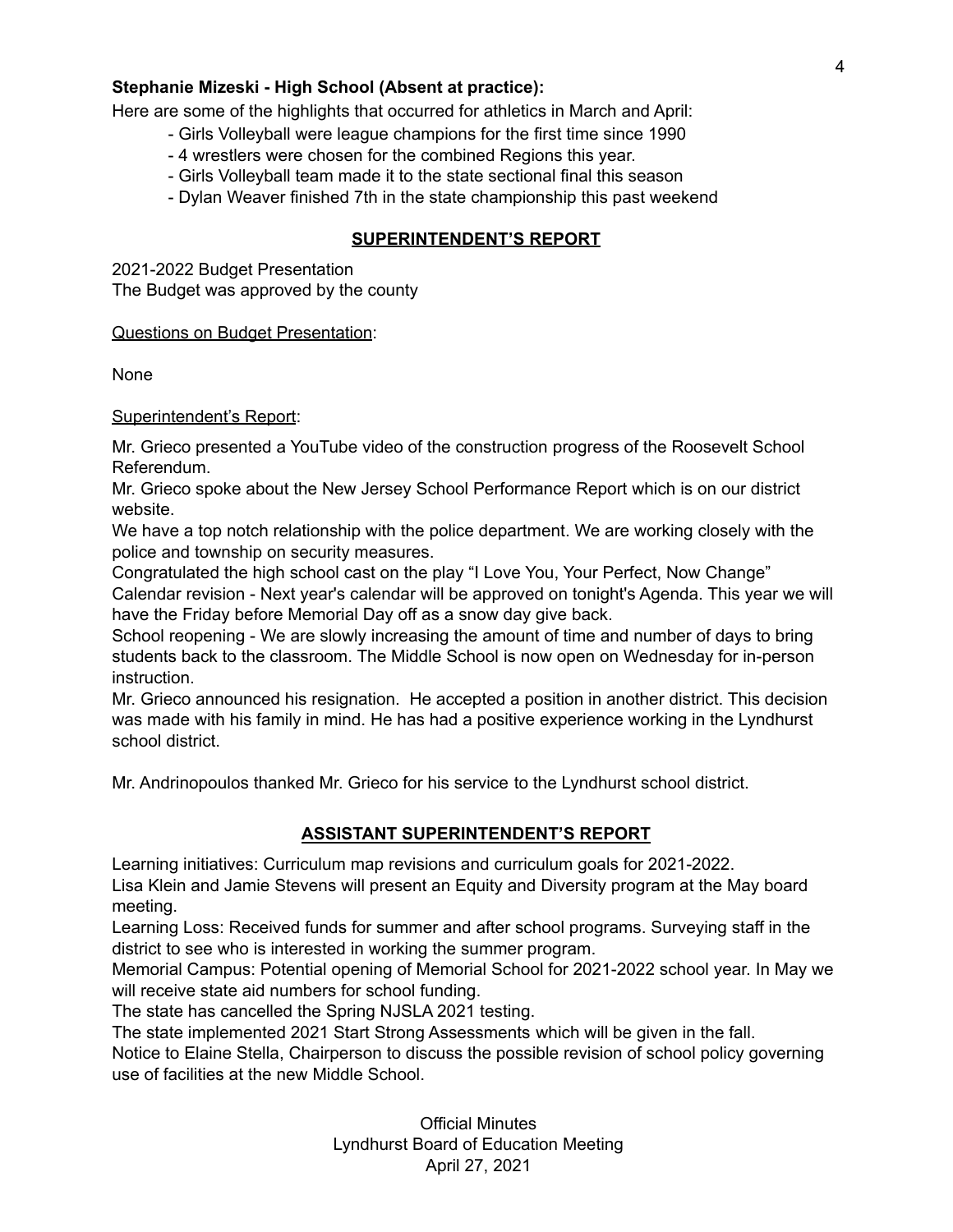### **STATE MONITOR'S REPORT**

Mr. Egan met our Superintendent, Anthony Grieco in Elmwood Park when Mr. Grieco was the Middle School Principal. He knew then that he was a potential leader and subsequently ended up working in Lyndhurst. Anthony has done a tremendous job. He came to this district when the district was in turmoil. He worked with administration and the board and addressed the issues. With his leadership we got the district on track. Mr. Egan thanked Mr. Grieco for his leadership and stated he will be missed.

The district has a sound budget for the new school year.

The district will be working on facility issues at the high school including the band room roof, gym and lockers over the summer using generated funds from this school year. There is motion to purchase janitorial equipment and supplies for the high school for the cleaning of the high school floors. The lighting in some areas of the high school will be addressed this year at no cost to the board. The high school auditorium will be painted. All of these updates will increase the quality of life of the students at the high school.

Congratulations to the Technology Department on an outstanding job with the upgrades within the district this year.

This district is going in the right direction because of Anthony Grieco's leadership. We are going to miss Anthony. Moving forward we will look for his replacement.

### **PUBLIC COMMENT ON AGENDA**

None

## **APPROVAL OF MINUTES**

Motion by Richard Pizzuti second by Erin Keefe that the Lyndhurst Board of Education approve the minutes of Meeting #3, March 16, 2021.

- Roll Call For: (7) Domenick Abbate, Anthony Dell'Aquila, James Donovan, Frank Ferrandino, Erin Keefe, Richard Pizzuti, and Chris Andrinopoulos
- ABSTAIN: (2) Darwin Belen and Elaine Stella

### **PUBLIC COMMENTS NON-AGENDA**

Michelle Miller:

Wished Mr. Grieco luck and praised him for his work in the Lyndhurst School District. This is a big loss to our district. The new district is lucky to have you.

Ms. Miller stated she would like to see the resignations of two BOE members because of ethics violations. Ms. Miller believes that their comments are politically charged and caused chaos in the district for political gain during a commissioners election.

Darius Hughes: Praised Mr. Grieco Asked if the BOE and Mr. Egan have thought about how to keep the next superintendent longer than 2 to 3 years.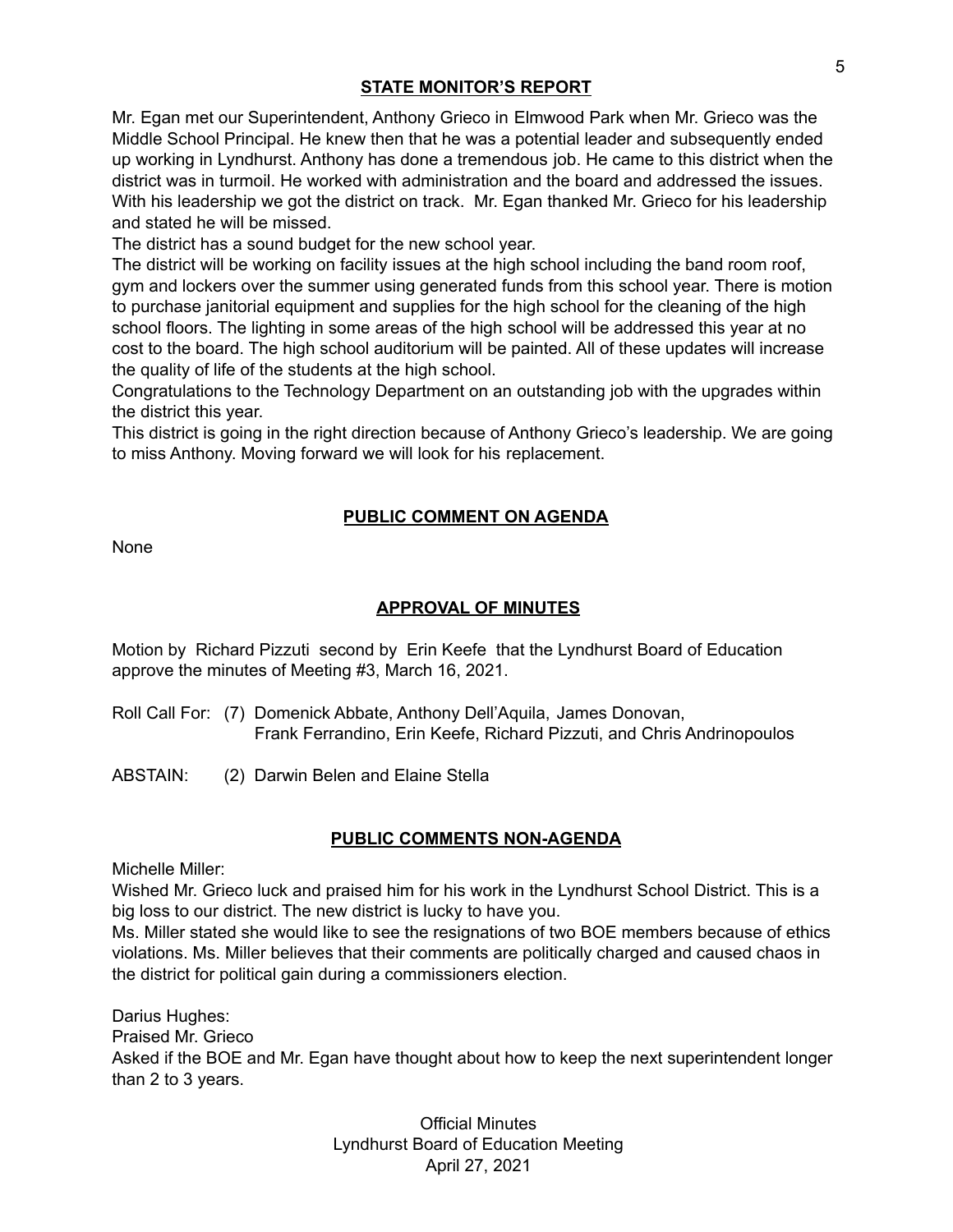### **Finance**

Any Board member who takes exception to any of the following listed actions under the category of Finance Committee may so indicate now and a separate motion for each of the excepted actions will be entertained.

Motion made by Erin Keefe second by Frank Ferrandino that the following Finance Committee actions of the Board numbered **1 through 6 and 8 through 16** exception actions be adopted.

Roll Call For: (9) Domenick Abbate, Darwin Belen, Anthony Dell'Aquila, James Donovan, Frank Ferrandino, Erin Keefe, Elaine Stella, Richard Pizzuti, and Chris Andrinopoulos

------SEPARATE VOTE-------------------------------------------------------------------------------------------------

Motion made by Erin Keefe second by Frank Ferrandino that the following Finance Committee actions of the Board numbered **7** exception actions be adopted.

- Roll Call For: (7) Domenick Abbate, Anthony Dell'Aquila, James Donovan, Frank Ferrandino, Erin Keefe, Richard Pizzuti, and Chris Andrinopoulos
- ABSTAIN: (2) Darwin Belen and Elaine Stella
- 1. BE IT RESOLVED, by the Lyndhurst Board of Education that it has received and accepts the financial reports of the Secretary and Treasurer of School Monies for the month ended March 31, 2021 and certifies that the reports indicate that no major account or fund is over expended in violation of NJAC 6A:23-2.11(a) and that sufficient funds are available to meet the district's financial obligations for the remainder of the school year. A copy of the certification shall be included in the minutes.
- 2. BE IT RESOLVED, that the Lyndhurst Board of Education approve the attached transfers for the month of March 2021.
- 3. BE IT RESOLVED, that the payroll for the month ended March 31, 2021 be hereby approved and ordered paid:

| March 15, 2021 | \$1,343,524.84 |
|----------------|----------------|
| March 30, 2021 | \$1,265,346.54 |

4. BE IT RESOLVED, that the attached list of supplies received and services rendered to the Board of Education of the Township of Lyndhurst, County of Bergen, March 17, 2021 and ending April 27, 2021 be and the same are hereby approved and ordered paid: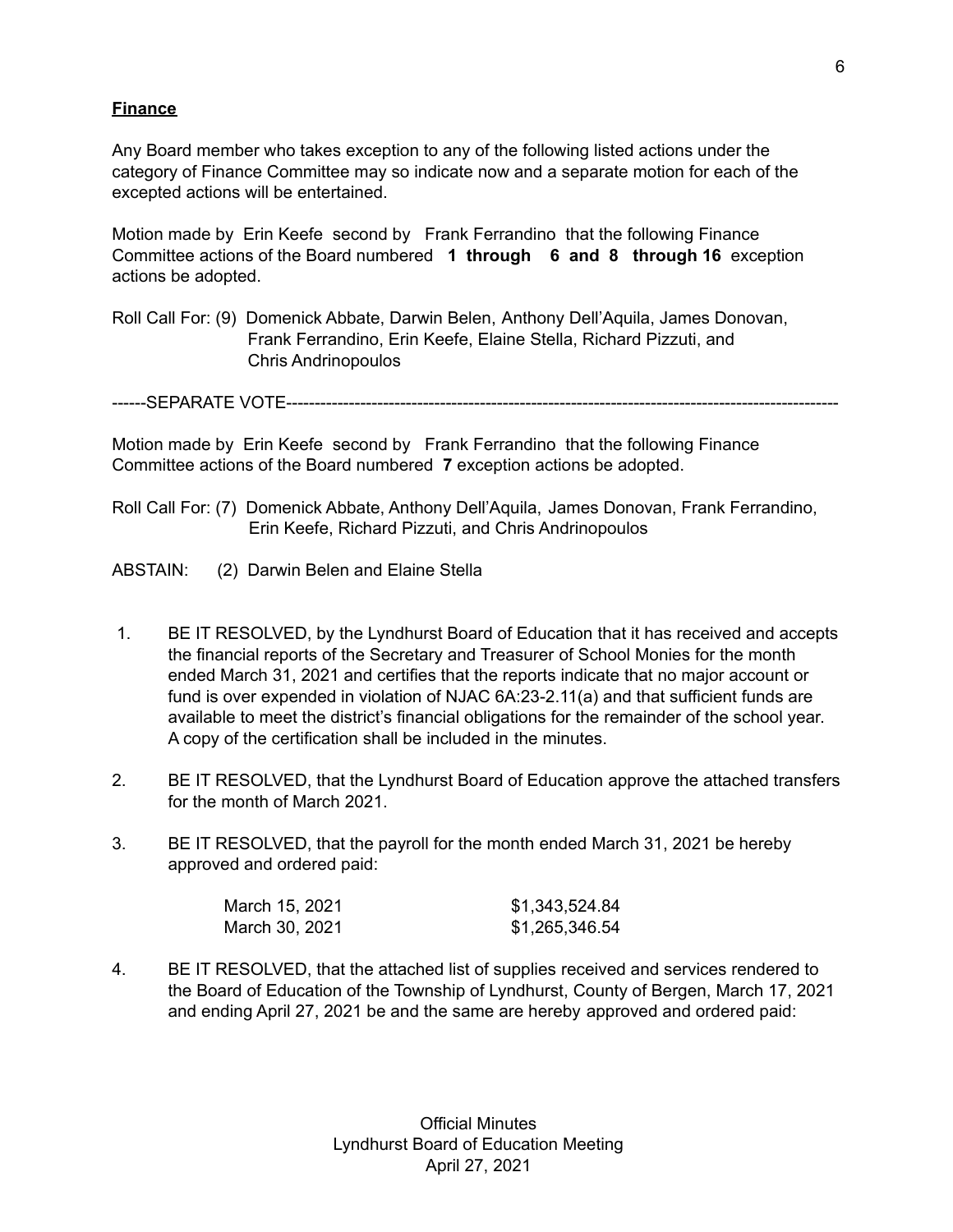| Charter School (Fund 10)          | 21,138.00      |
|-----------------------------------|----------------|
| <b>Current Expenses (Fund 11)</b> | \$2,115,110.69 |
| Capital Outlay (Fund 12)          | \$172,793.00   |
| Special Revenue (Fund 20)         | \$136,082.13   |
| Referendum 2016 (Fund 31)         | \$2,383,886.27 |
|                                   |                |
| Total                             | \$4,829,010.09 |
| <b>General Ledger</b>             | \$515,385.06   |
| Accounts Payable (Fund 20)        | 1,202.00<br>\$ |

5. BE IT RESOLVED, that Cafeteria services rendered to the Board of Education of the Township of Lyndhurst, County of Bergen, for the month of March 2021 be and the same are hereby approved and ordered paid:

| Salaries/Payroll Taxes | 429.07       |
|------------------------|--------------|
| <b>Services</b>        | \$ 36,000.26 |

6. BE IT RESOLVED, that Pre-K expenses rendered to the Board of Education of the Township of Lyndhurst, County of Bergen, for the month of March 2021, be hereby approved and ordered paid:

| Miscellaneous Fees |  | 172.74 |
|--------------------|--|--------|
|--------------------|--|--------|

7. BE IT RESOLVED, that the Lyndhurst Board of Education, County of Bergen, approve the final 2021-2022 school year budget as follows:

| Current General Expense (Fund 11)                   | \$44,608,232  |
|-----------------------------------------------------|---------------|
| Capital Outlay (Fund 12)                            | \$<br>24,331  |
| <b>Transfer to Charter Schools</b>                  | \$<br>147,684 |
| <b>TOTAL GENERAL FUND</b>                           | \$44,780,247  |
| Special Revenue (Fund 20)                           | \$1,928,141   |
| Debt Service (Fund 40)                              | \$<br>941,400 |
| <b>TOTAL EXPENDITURES/</b><br><b>APPROPRIATIONS</b> | \$47,649,788  |

BE IT FURTHER RESOLVED, that the GENERAL FUND tax levy \$40,793,061 is approved to support Current General Expense and \$784,184 to support Debt Service, for the 2021-2022 school year budget.

Included in budget line 620, Budgeted Withdrawal from Capital Reserve-Excess Costs & Other Capital Projects, is \$100,000.00 for other capital project costs.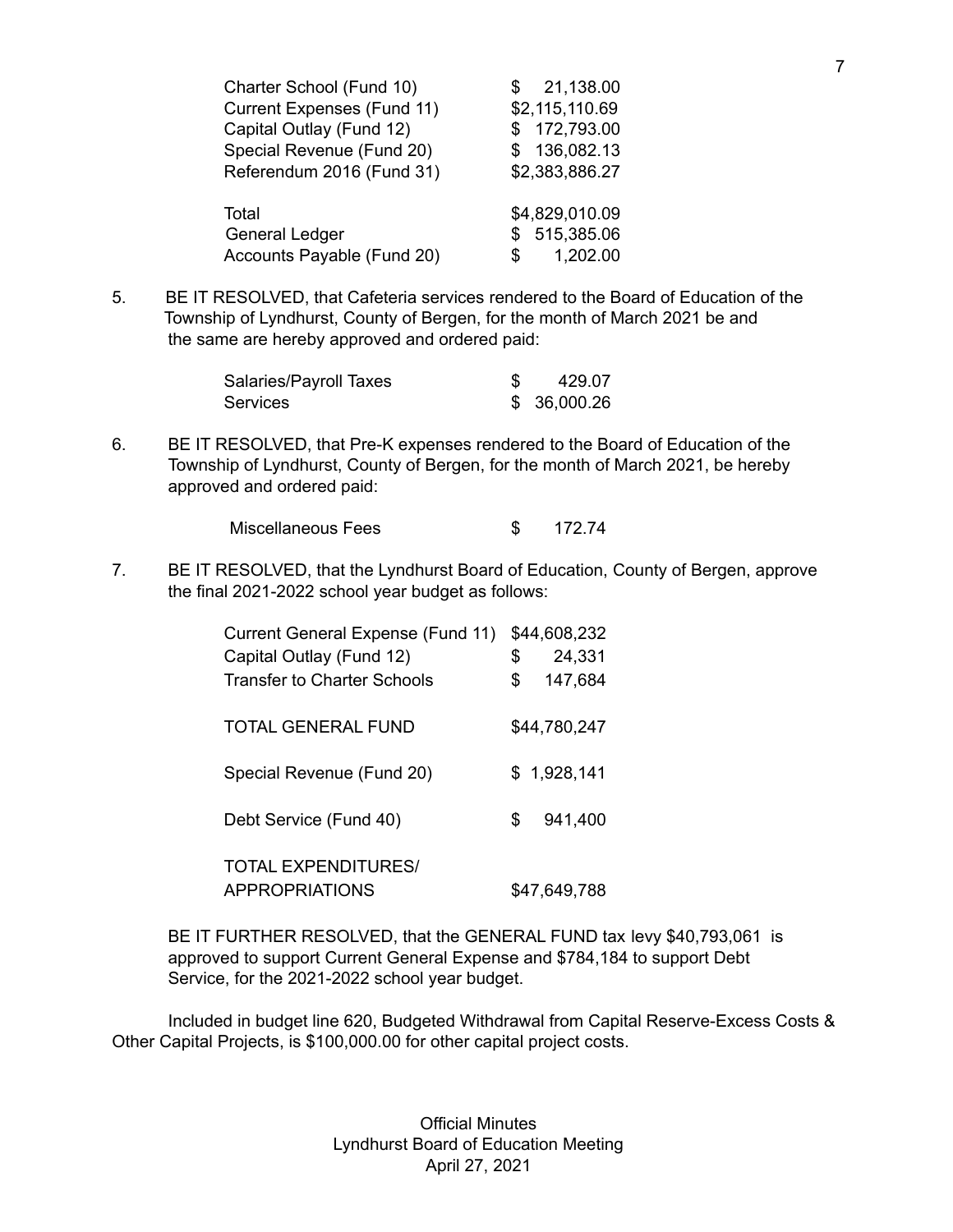8. BE IT RESOLVED, that the Lyndhurst Board of Education approve a maximum dollar budget limit for the 2021-2022 school year, for the following professional services:

| Architect                     | \$25,000.00  |
|-------------------------------|--------------|
| Auditor                       | \$65,000.00  |
| <b>Legal Services</b>         | \$105,000.00 |
| <b>School Doctor</b>          | \$ 20,000.00 |
| Consultants                   | \$19,000.00  |
| <b>Environmental Services</b> | \$10,000.00  |

- 9. BE IT RESOLVED, that the Lyndhurst Board of Education approve Phoenix Advisors, LLC, Continuing Disclosure Agent, for the 2021-2022 school year. Contract on file.
- 10. BE IT RESOLVED, that the Lyndhurst Board of Education authorize the submission of an amended FY 2021 IDEA Basic Grant application and accept the grant in the amount of \$720,464.00 for the 2020-2021 school year.
- 11. BE IT RESOLVED, that the Lyndhurst Board of Education authorize the submission of an amended FY 2021 ESEA (Elementary and Secondary Education Act) Grant application and accept the grant in the amount of \$496,643.00, for the 2020-2021 school year.
- 12. BE IT RESOLVED, that the Lyndhurst Board of Education authorize the submission of an amended FY 2021 IDEA Pre-school Grant application and accept the grant in the amount of \$28,256.00, for the 2020-2021 school year.
- 13. BE IT RESOLVED, that the Lyndhurst Board of Education approve the attached Program Salaries and State/Federal Funded Program Line accounts, for the 2020-2021 school year.
- 14. BE IT RESOLVED, that the Lyndhurst Board of Education approve the consulting agreement with E-Rate Consulting, Inc.
- 15. BE IT RESOLVED, that the Lyndhurst Board of Education approve the estimated District Tuition Rates for the 2021-2022 school year as follows:

| Kindergarten                   | \$12,804.00 |
|--------------------------------|-------------|
| Grades 1-5                     | \$13,581.00 |
| Grades 6-8                     | \$14,176.00 |
| Grades 9-12                    | \$15,056.00 |
| LLD                            | \$42,533.00 |
| MD                             | \$8,549.00  |
| Preschool Disabled (Part Time) | \$37,894.00 |
| Preschool Disabled (Full Time) | \$9,795.00  |
|                                |             |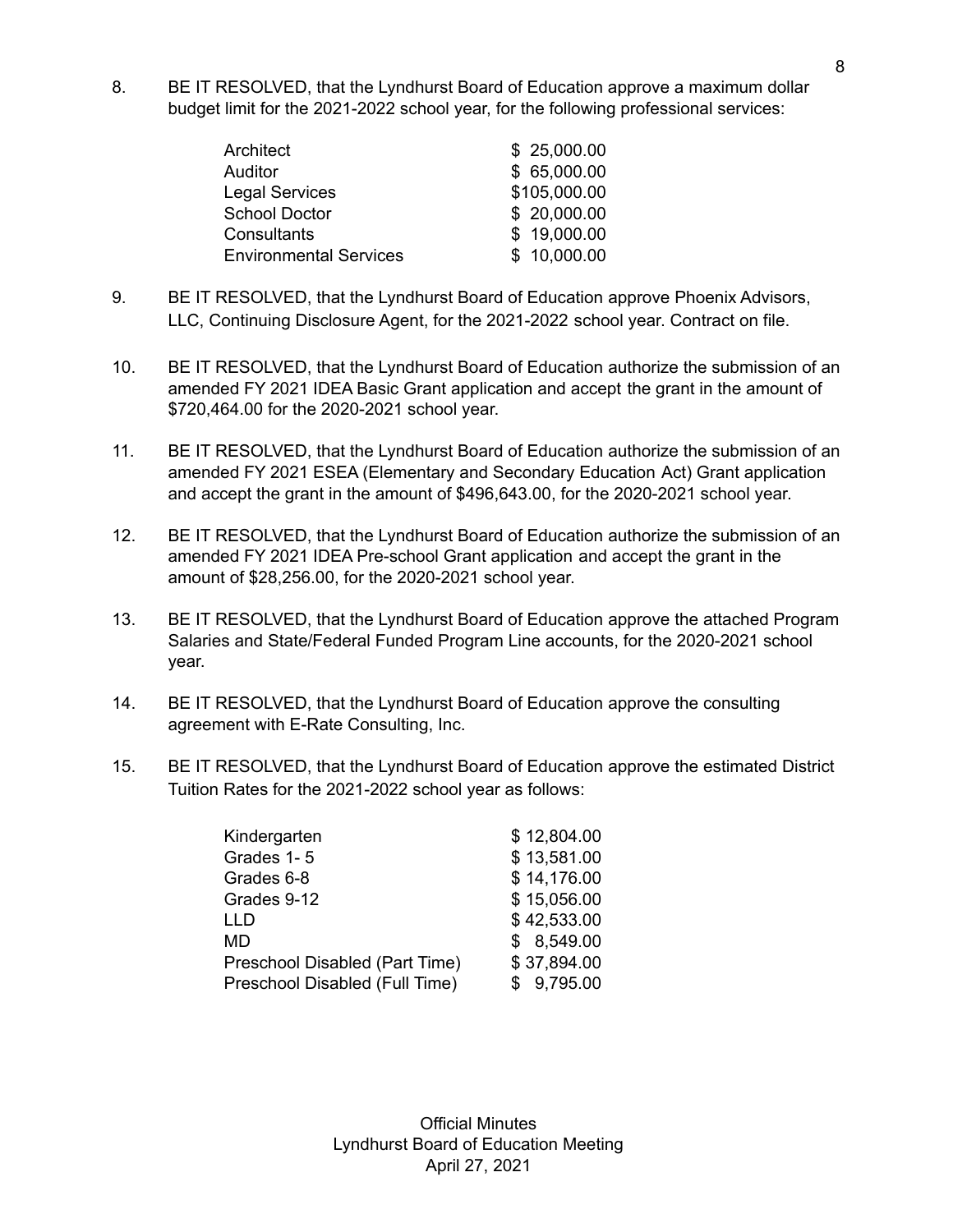16. BE IT RESOLVED, that the Lyndhurst Board of Education contract with ATRA Janitorial Supply Company, Inc. through Educational Data Services, Inc. Bid #10425, for cleaning equipment and supplies (equipment \$53,475.00 and supplies \$14,413.00) for the high school.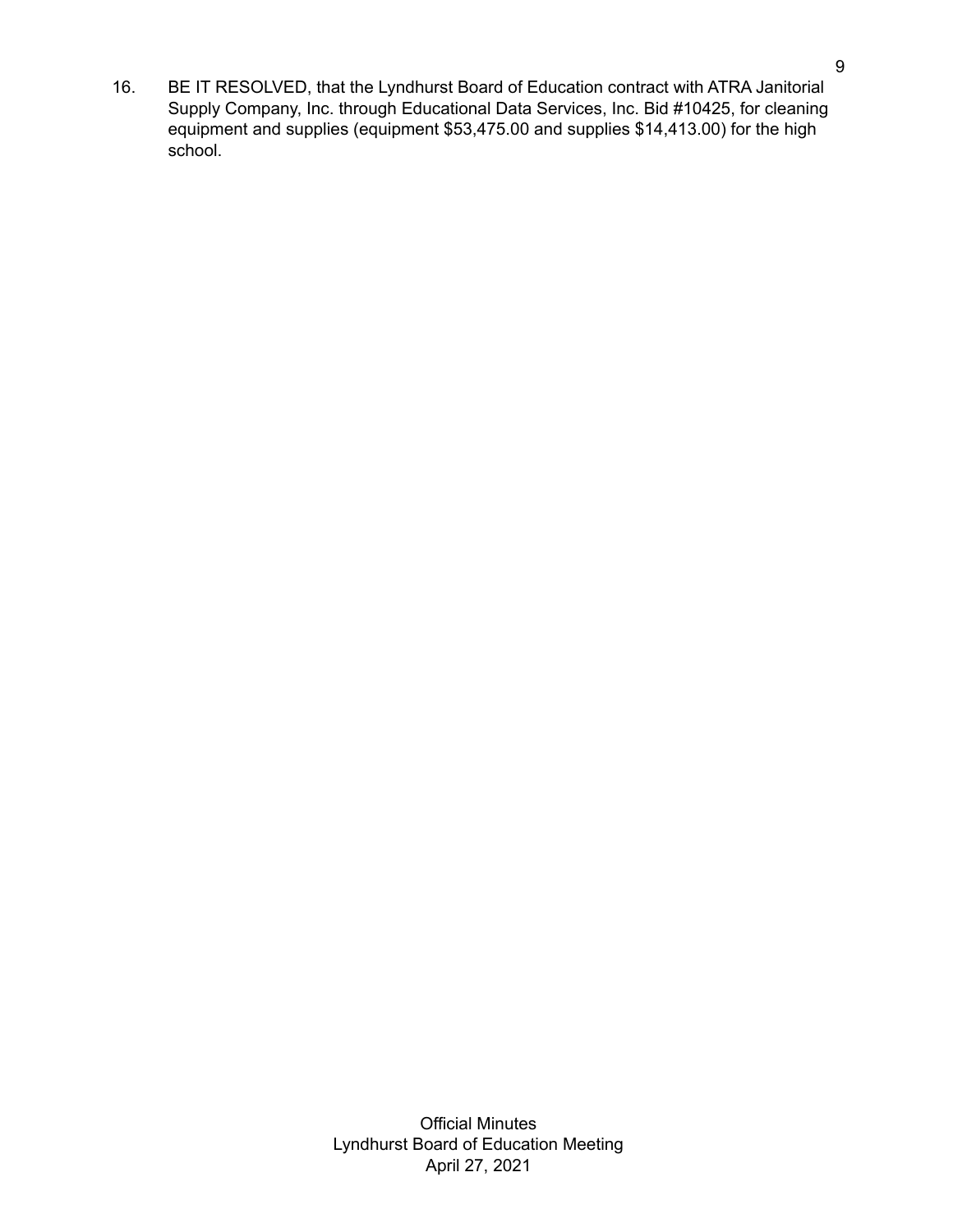### **Education and Curriculum**

Any Board member who takes exception to any of the following listed actions under the category of Education and Curriculum Committee may so indicate now and a separate motion for each of the excepted actions will be entertained.

Motion made by Frank Ferrandino second by Erin Keefe that the following Education and Curriculum Committee actions of the Board numbered 1 through 3 exception actions be adopted.

- Roll Call For: (9) Domenick Abbate, Darwin Belen, Anthony Dell'Aquila, James Donovan, Frank Ferrandino, Erin Keefe, Elaine Stella, Richard Pizzuti, and Chris Andrinopoulos
- 1. BE IT RESOLVED, that the Lyndhurst Board of Education approve the 2021-2022 School Year calendar.
- 2. BE IT RESOLVED, that the Lyndhurst Board of Education approve the Revised School District Calendar for the 2020-2021 school year as submitted (available via school website on April 28th). The school district will be closed on Friday, May 28, 2021.
- 3. BE IT RESOLVED, that the Lyndhurst Board of Education approve the New Jersey High School Voter Registration Law, Annual Statement of Assurance (SOA), for the 2020-2021 school year.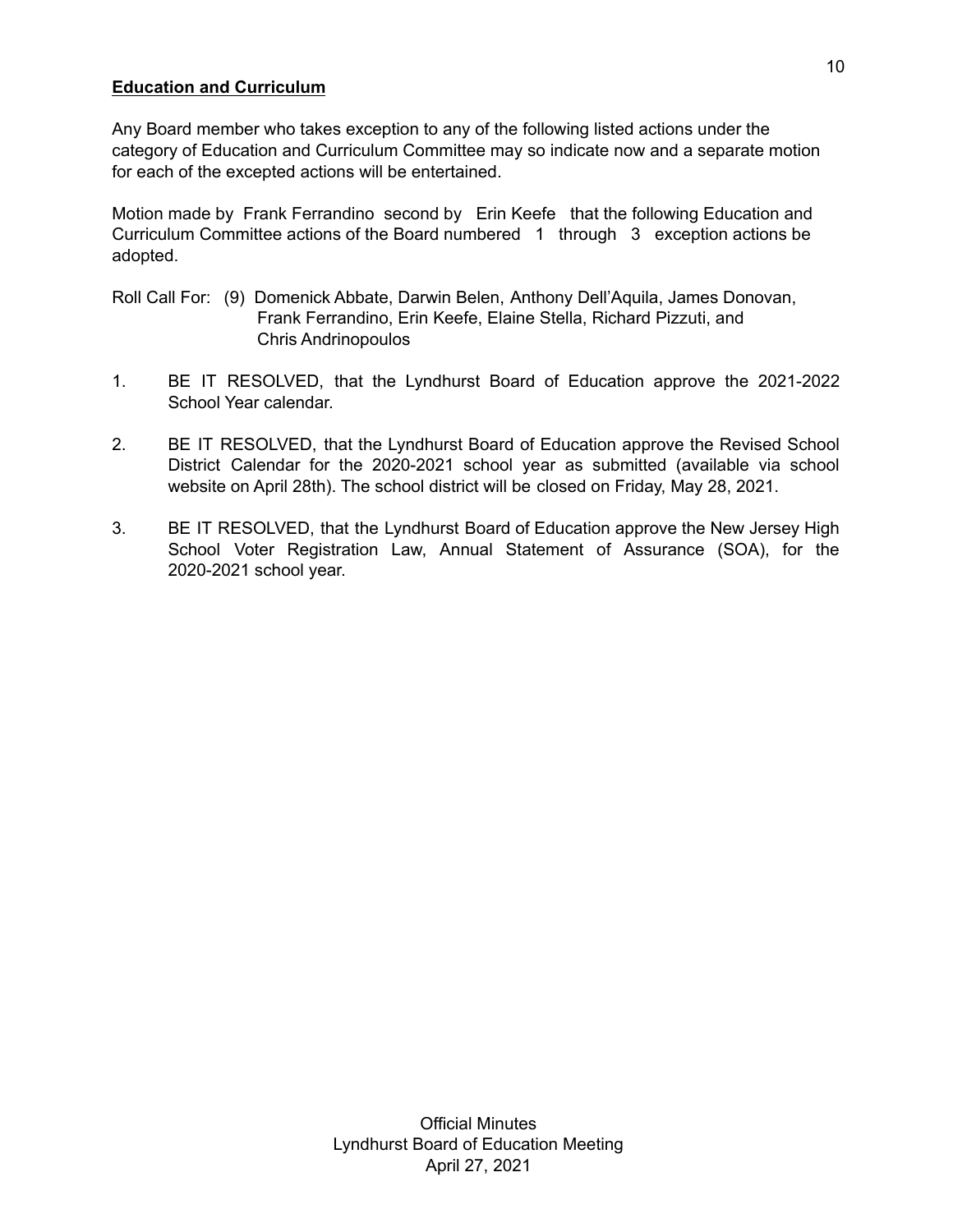#### **Policies and Rules/Regulations**

Any Board member who takes exception to any of the following listed actions under the category of Policies and Rules/Regulations Committee may so indicate now and a separate motion for each of the excepted actions will be entertained.

Motion made by Elaine Stella second by Chris Andrinopoulos that the following Policies and Rules/Regulations Committee actions of the Board numbered 1 through 2 exception actions be adopted.

- Roll Call For: (9) Domenick Abbate, Darwin Belen, Anthony Dell'Aquila, James Donovan, Frank Ferrandino, Erin Keefe, Elaine Stella, Richard Pizzuti, and Chris Andrinopoulos
- 1. BE IT RESOLVED, that the Lyndhurst Board of Education approve the following use of school facilities:

| Organization           | Place                                    | Time, Date, Purpose                                              |
|------------------------|------------------------------------------|------------------------------------------------------------------|
| Art of Dance           | Middle School<br>Auditorium              | 12:00 pm $-6:00$ pm<br>5/16/21<br>Dance Recital                  |
| Lyndhurst Police Dept. | Middle School<br>Gym & Football<br>Field | $8:30$ am - 2:30 pm<br>6/28/21 - 7/2/21<br>Junior Police Academy |

2. BE IT RESOLVED, that the Lyndhurst Board of Education approve the Second Reading of the following policies and regulations:

| P 0145        | Board Member Resignation and Removal (M) (Revised)           |
|---------------|--------------------------------------------------------------|
| R 1642        | Earned Sick Leave Law (M) (Revised)                          |
| P 1643        | Family Leave (M) (New)                                       |
| P 3431.1      | Family Leave (M) (Abolished)                                 |
| P4431.1       | Family Leave (M) (Abolished)                                 |
| P 3431.3      | New Jersey Family Leave Insurance Program (Abolished)        |
| P4431.3       | New Jersey Family Leave Insurance Program (Abolished)        |
| P & R 5330.01 | Administration of Medical Cannabis (M) (Revised)             |
| P 7425        | Lead Testing of Water in Schools (M) (Revised)               |
| R 7425        | Lead Testing of Water in Schools (M) (New)                   |
| P & R 7430    | School Safety (M) (Abolished)                                |
| P 2415        | Every Student Succeeds Act (M) (Revised)                     |
| P 2415.01     | Academic Standards, Academic Assessments, and Accountability |
|               | (M) (Abolished)                                              |
| P 2415.02     | Title I – Fiscal Responsibilities (M) (Revised)              |
| P 2415.03     | Highly Qualified Teachers (M) (Abolished)                    |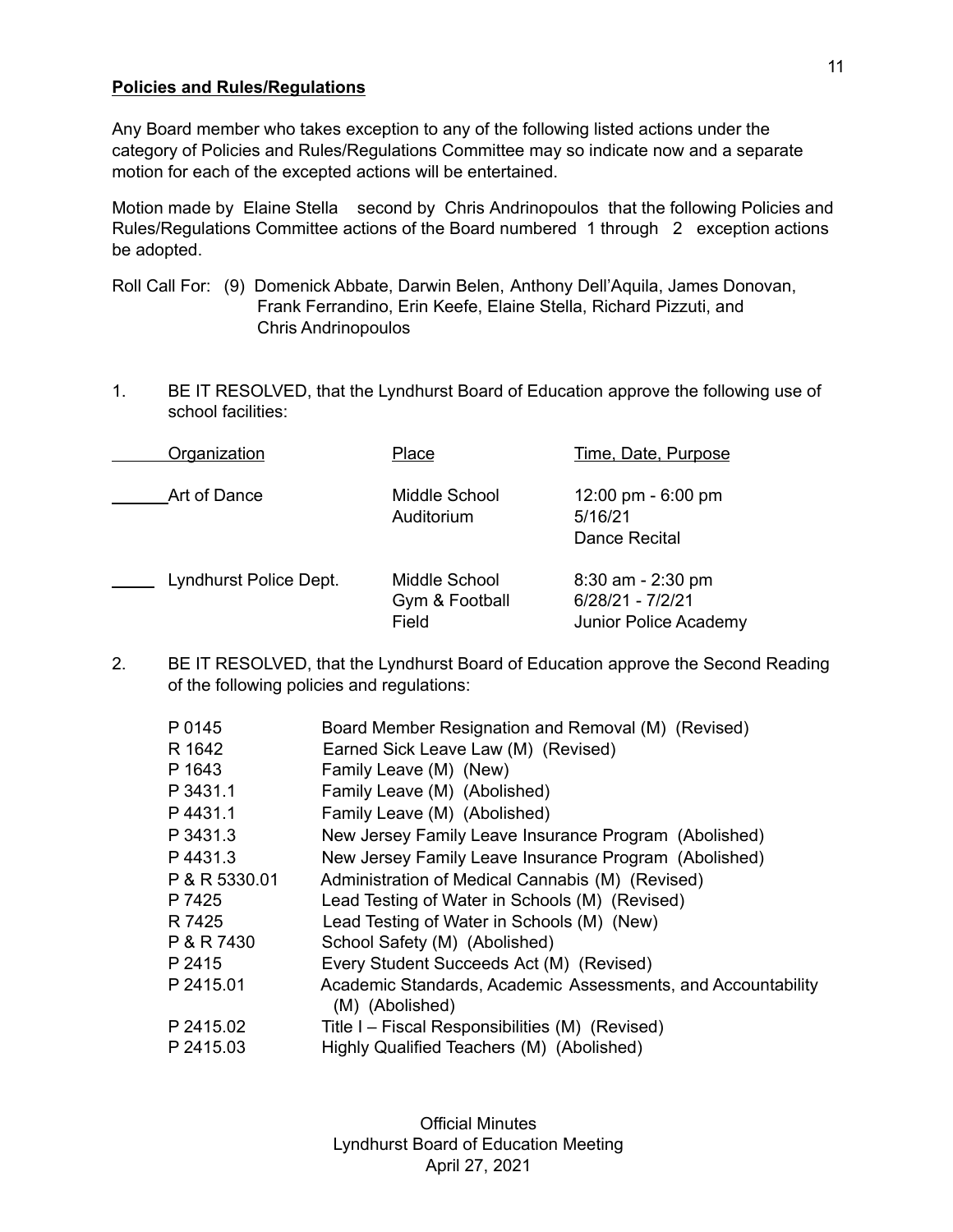| P 2415.05     | Student Surveys, Analysis, and/or Evaluations (M) (Revised) |
|---------------|-------------------------------------------------------------|
| P & R 2415.20 | Every Student Succeeds Act Complaints (M) (Revised)         |
| P 4125        | Employment of Support Staff Members (M) (Revised)           |
| P 6360        | Political Contributions (M) (Revised)                       |
| P 8330        | Student Records (M) (Revised)                               |
| P 9713        | Recruitment by Special Interest Groups (M) (Revised)        |
|               |                                                             |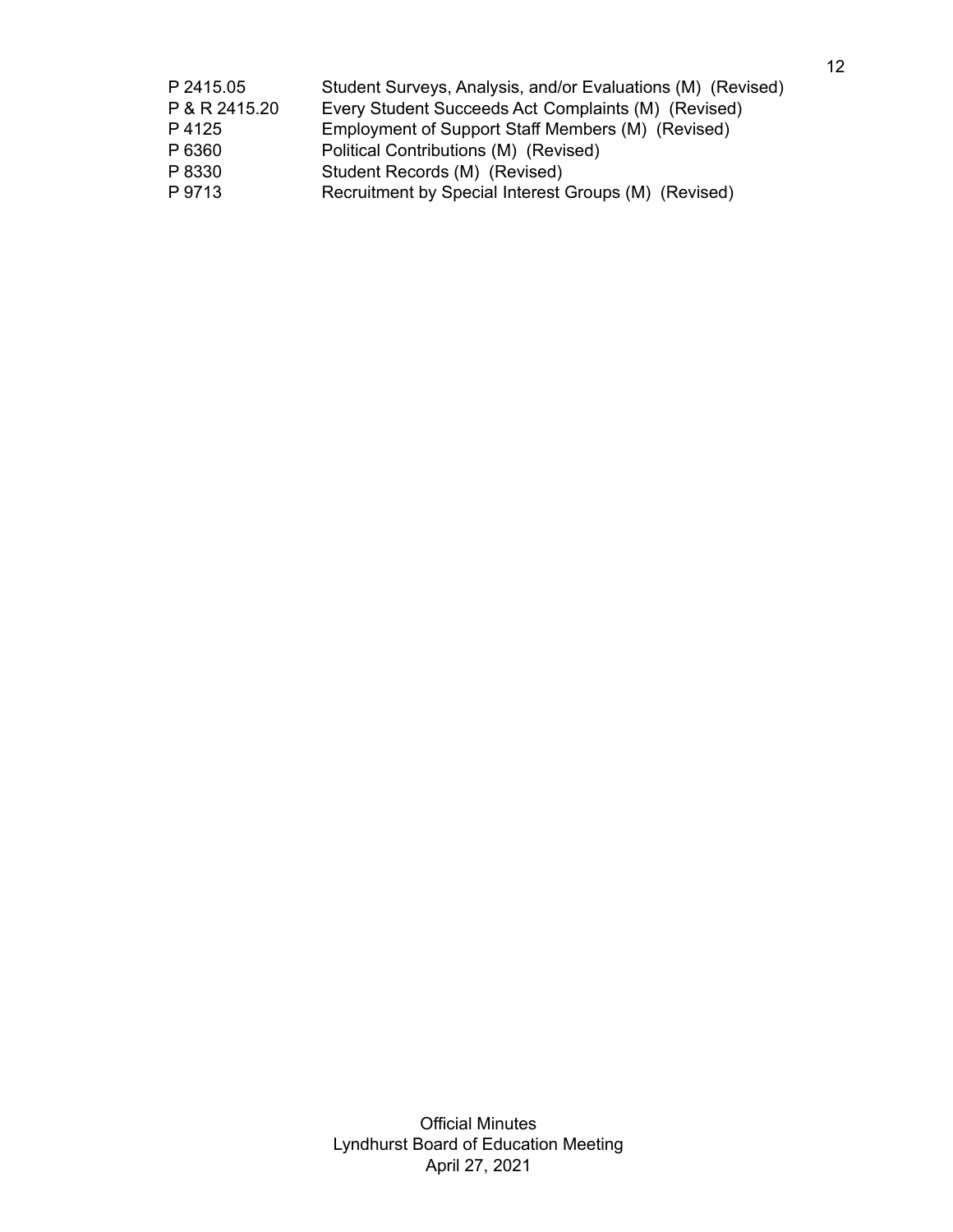#### **Athletics and Student Activities**

Any Board member who takes exception to any of the following listed actions under the category of Athletics and Student Activities Committee may so indicate now and a separate motion for each of the excepted actions will be entertained.

Motion made by James Donovan second by Domenick Abbate that the following Athletics and Student Activities Committee actions of the Board numbered 1 through 2 exception actions be adopted.

- Roll Call For: (9) Domenick Abbate, Darwin Belen, Anthony Dell'Aquila, James Donovan, Frank Ferrandino, Erin Keefe, Elaine Stella, Richard Pizzuti, and Chris Andrinopoulos
- 1. BE IT RESOLVED, that the Lyndhurst Board of Education approve a student to attend Forum School in Waldwick. Tuition will be \$30,043.26 effective March 3, 2021 for the remainder of the 2020-2021 school year. Transportation will be arranged through the South Bergen Jointure Commission.
- 2. BE IT RESOLVED, that the Lyndhurst Board of Education approve the boys lacrosse cooperative sport with North Arlington High School for the 2020-21 school year.

13

## **New Business**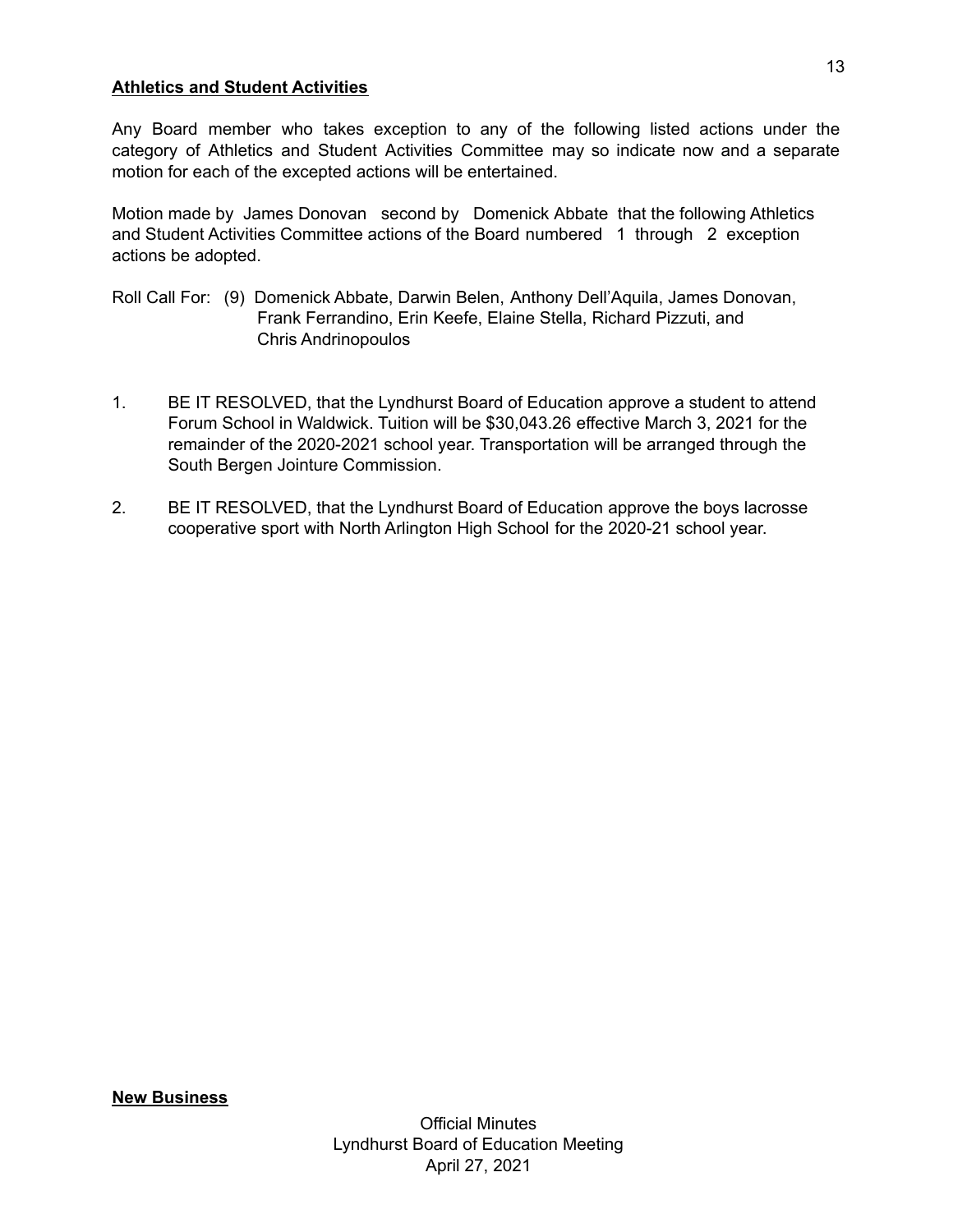Any Board member who takes exception to any of the following listed actions under the category of New Business may so indicate now and a separate motion for each of the excepted actions will be entertained.

Motion made by Domenick Abbate second by Erin Keefe that the following New Business actions of the Board numbered 1 through 2 and 4 through 6 exception actions be adopted.

Roll Call For: (9) Domenick Abbate, Darwin Belen, Anthony Dell'Aquila, James Donovan, Frank Ferrandino, Erin Keefe, Elaine Stella, Richard Pizzuti, and Chris Andrinopoulos

------SEPARATE VOTE----------

Motion made by Domenick Abbate second by Erin Keefe that the following New Business actions of the Board numbered 3 exception actions be adopted.

Roll Call For: (6) Domenick Abbate, James Donovan, Frank Ferrandino, Erin Keefe, Richard Pizzuti, and Chris Andrinopoulos

- AGAINST: (3) Darwin Belen, Anthony Dell'Aquila and Elaine Stella
- 1. BE IT RESOLVED, that the Lyndhurst Board of Education approve the "Certification of FY 19-20 Audit Corrective Action Plan and all supporting documentation as required in N.J.A.C. 6A:23A-16.10(b)2.
- 2. Whereas, The Board of Education of the Lyndhurst School District in the County of Bergen, New Jersey (the "Board"), desires to proceed with a school facilities project consisting generally of:

Partial Roof Replacement at Lyndhurst High School State Plan #2860-050-21-2000

Whereas, the Board now seeks to take the initial steps in order to proceed with the project:

NOW, THEREFORE, BE IT RESOLVED BY THE BOARD OF EDUCATION OF THE LYNDHURST SCHOOL DISTRICT IN THE COUNTY OF BERGEN, STATE OF NEW JERSEY, as follows:

Section 1. In accordance with the requirements of Section 6A:26-3 of the New Jersey Administrative Code, the Board hereby approves the Schematic Plans prepared in connection with the Project and the Board further authorizes the submission of same to the Bergen County Superintendent of Schools and the New Jersey Department of Education for approval. This project is designated "Other Capital" and the Board is not seeking state funding.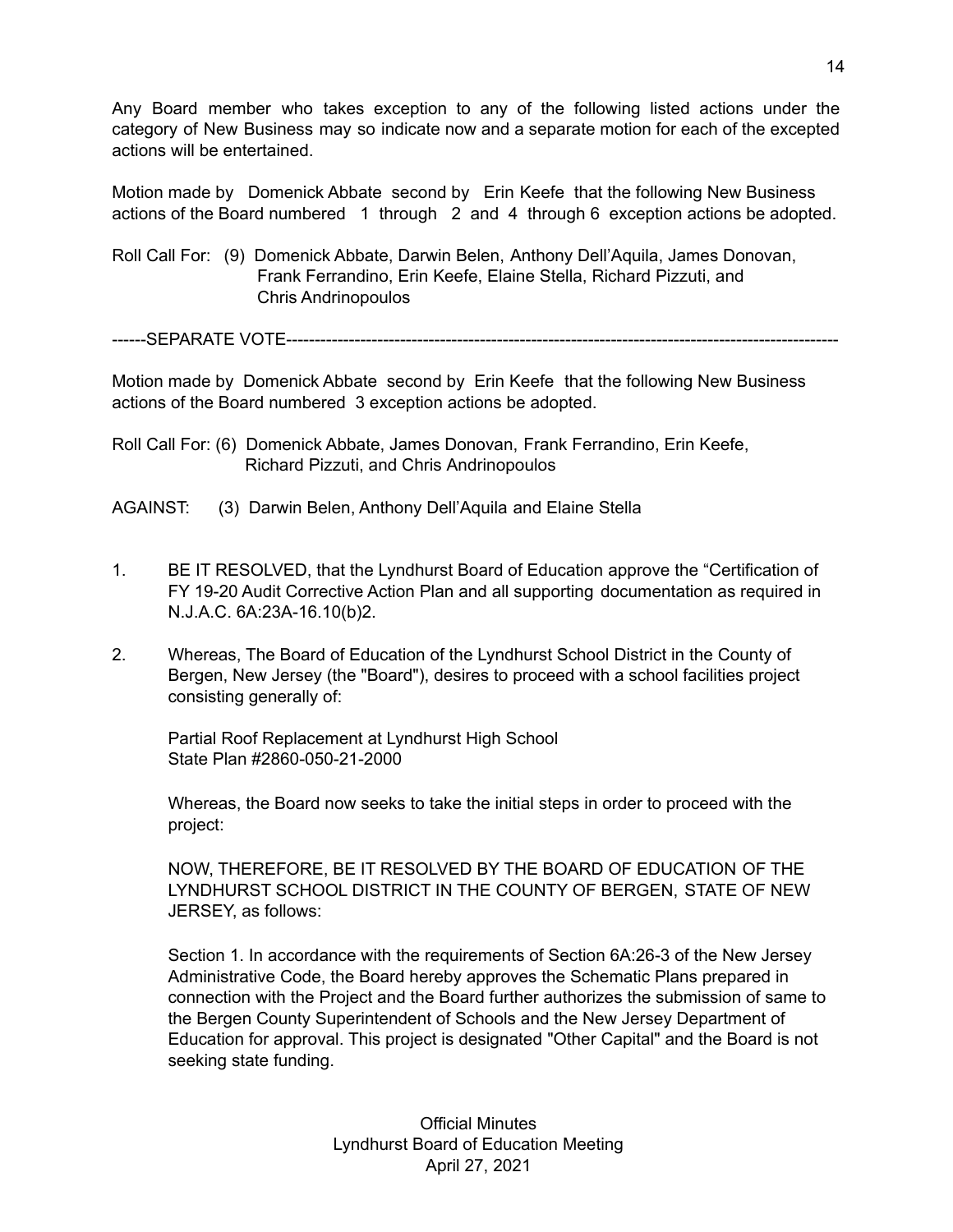Section 2. The Board hereby authorizes the amendment to its Long-Range Facilities Plan in order to reflect the proposed Project.

Section 3. The School Administration and such other officers and agents of the Board as are necessary, including the Board attorney, bond counsel and architect, are hereby authorized to perform such other acts, to execute such other documents and to do such other things as are necessary to implement the determinations of the Board set forth in this resolution. Including the submission of Information to the New Jersey Department of Education as applicable to the proposed Project.

Section 4. This resolution shall take effect immediately.

3. BE IT RESOLVED, that the Lyndhurst Board of Education approve the proposal from Di Cara Rubino for professional services to the Lyndhurst School District as Architect of Record for renovations to the existing gymnasium at Lyndhurst High School:

> New gym floor New gym divider curtain New motorized bleachers New gym wall paint and wall pads New basketball backstops

- 4. BE IT RESOLVED, that the Lyndhurst Board of Education approve Dr. Robert J. Haley, of Haley Chiropractic, as a medical staff volunteer for Lyndhurst High School Athletics for the 2021-2022 school year.
- 5. BE IT RESOLVED, that the Lyndhurst Board of Education approve the following change order, #GC-08 to the Referendum from The Bennett Company, Inc.:

Labor and material for the removal of existing footing overpoured (unforeseen) for the installation of new CMU wall at Franklin School in the amount of \$3,840.18.

Labor and material for the installation of additional CMU block as footing had to be lowered (during excavation) to meet compaction criteria as per soil compaction inspector (sanding level found at depth required-unforeseen) at Washington School in the amount of \$8,974.07.

6. BE IT RESOLVED, that the Lyndhurst Board of Education approve the following change order, #GC-09 to the Referendum from The Bennett Company, Inc., for labor and material for the removal/disposal of non-suitable soil (excavated) and to provide new clean backfill soil at Roosevelt and Franklin schools in the amount of \$136,116.35.

------SEPARATE VOTE-------------------------------------------------------------------------------------------------

Motion made by Chris Andrinopoulos second by Erin Keefe that the following New Business actions of the Board numbered 7 exception actions be adopted.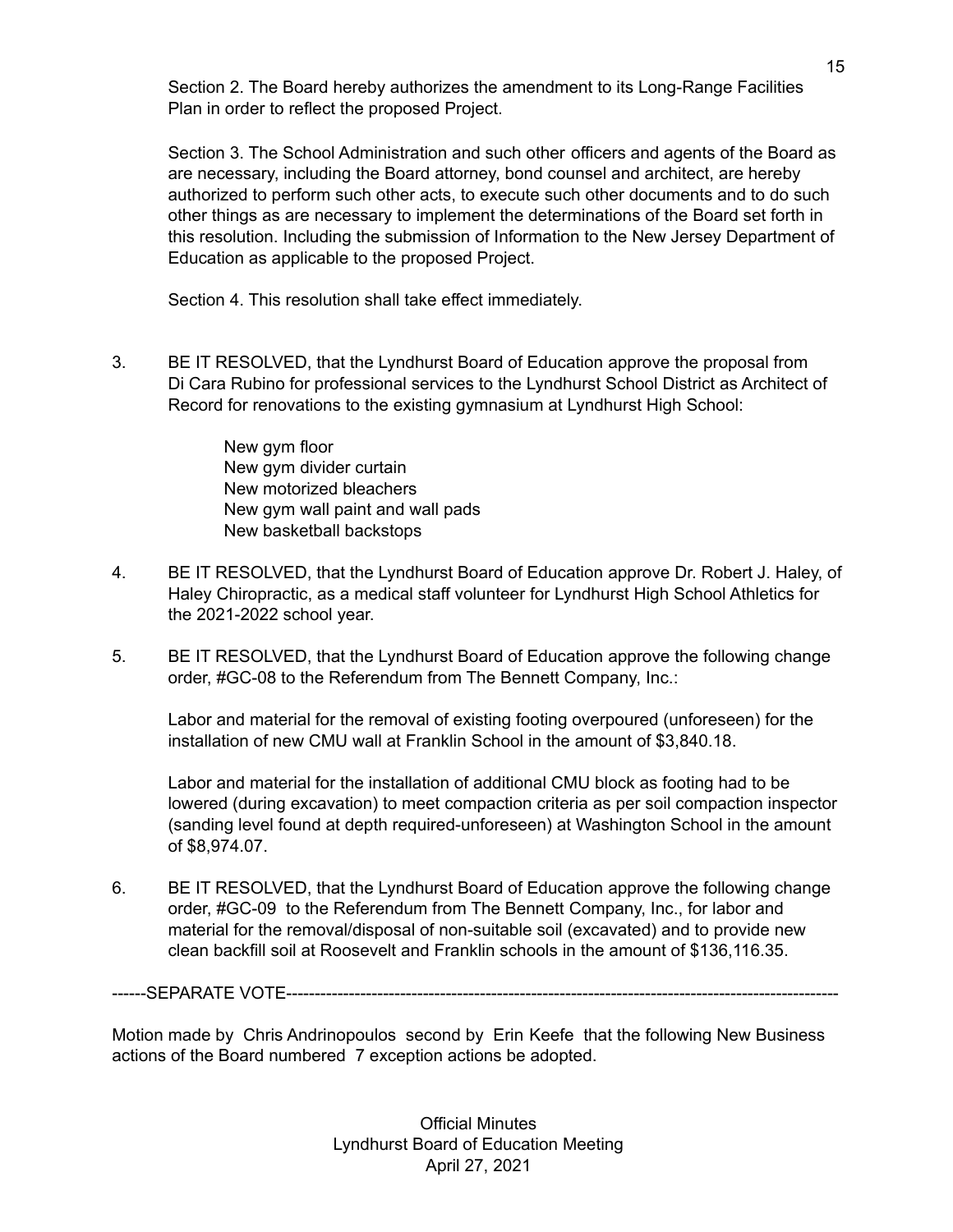- Roll Call For: (7) Domenick Abbate, Anthony Dell'Aquila, James Donovan, Frank Ferrandino, Erin Keefe, Richard Pizzuti, and Chris Andrinopoulos
- ABSTAIN: (2) Darwin Belen and Elaine Stella
- 7. Whereas, The Board of Education of the Lyndhurst School District in the County of Bergen, New Jersey (the "Board"), desires to proceed with a school facilities project consisting generally of:

Interior Gym Renovations at Lyndhurst High School

Whereas, the Board now seeks to take the initial steps in order to proceed with the Project:

NOW, THEREFORE, BE IT RESOLVED BY THE BOARD OF EDUCATION OF THE LYNDHURST SCHOOL DISTRICT IN THE COUNTY OF BERGEN, STATE OF NEW JERSEY, as follows:

Section 1. In accordance with the requirements of Section 6A:26-3 of the New Jersey Administrative Code, the Board hereby approves the Schematic Plans prepared in connection with the Project and the Board further authorizes the submission of same to the Bergen County Superintendent of Schools and the New Jersey Department of Education for approval. This project is designated "Other Capital" and the Board is not seeking state funding.

Section 2. The Board hereby authorizes the amendment to its Long-Range Facilities Plan in order to reflect the proposed Project.

Section 3. The School Administration and such other officers and agents of the Board as are necessary, including the Board attorney, bond counsel and architect, are hereby authorized to perform such other acts, to execute such other documents and to do such other things as are necessary to implement the determinations of the Board set forth in this resolution. Including the submission of Information to the New Jersey Department of Education as applicable to the proposed Project.

Section 4. This resolution shall take effect immediately.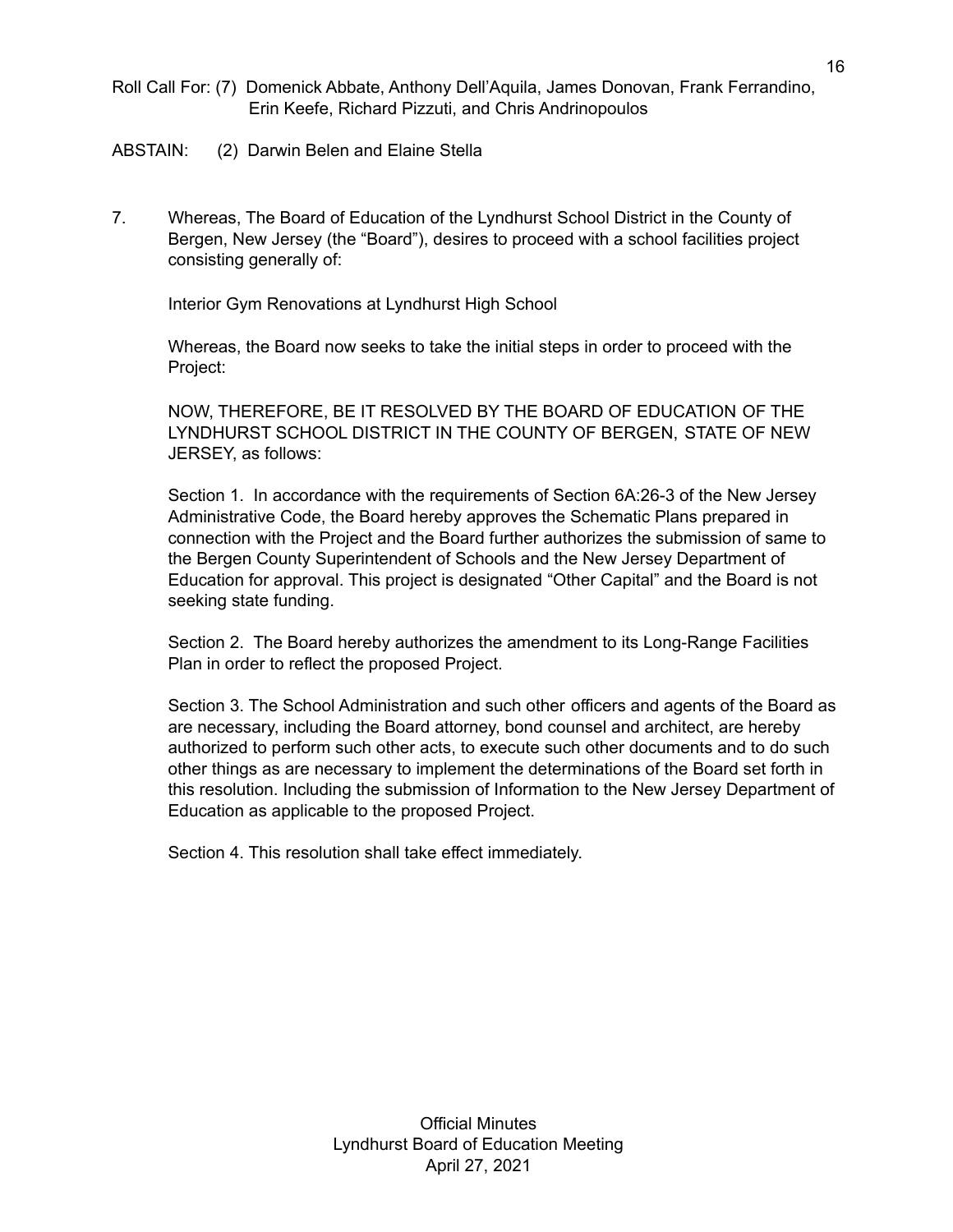## **Personnel Committee**

Any Board member who takes exception to any of the following listed actions under the category of Personnel may so indicate now and a separate motion for each of the excepted actions will be entertained.

Motion made by Richard Pizzuti seconded by Domenick Abbate that the following Personnel actions of the board numbered A.1, 2, 4, 5 through P.3 exception actions be adopted.

Roll Call For: (9) Domenick Abbate, Darwin Belen, Anthony Dell'Aquila, James Donovan, Frank Ferrandino, Erin Keefe, Elaine Stella, Richard Pizzuti, and Chris Andrinopoulos

------SEPARATE VOTE-------------------------------------------------------------------------------------------------

Motion made by Richard Pizzuti second by James Donovan that the following New Business actions of the Board numbered A.3. exception actions be adopted.

- Roll Call For: (7) Domenick Abbate, Anthony Dell'Aquila, James Donovan, Frank Ferrandino, Elaine Stella, Richard Pizzuti, and Chris Andrinopoulos
- ABSTAIN: (1) Darwin Belen

RECUSE: (1) Erin Keefe

### A. EMPLOYMENT

1) Mr. Anthony Grieco, Superintendent of Schools, recommends that the board of education confirm/approve the *appointments* of the following school administrators, principals, teachers, custodians and other officers and employees pursuant to N.J.S.A.18A:16-1, N.J.A.C. 23A-6.8, and Board Policies 3141 and 4125, effective through for the 2020-2021 school year, pending the results of a criminal background check:

| Name                    | <b>Position</b>                                                 | Line Account<br>and UPC# | Salary                         | Location           | Effective<br>Date |
|-------------------------|-----------------------------------------------------------------|--------------------------|--------------------------------|--------------------|-------------------|
| Debra<br><b>Milovic</b> | Accounts<br>Payable<br>Secretary                                | 11-000-251-100-01-04-000 | Step 1<br>\$42,127<br>prorated | Central<br>Office  | 5/1/2021          |
| Danny<br><b>Kesack</b>  | Part-Time<br>Secretary to<br><b>Athletic</b><br><b>Director</b> | 11-000-240-105-02-32-050 | \$22,000<br>prorated           | <b>High School</b> | 4/13/2021         |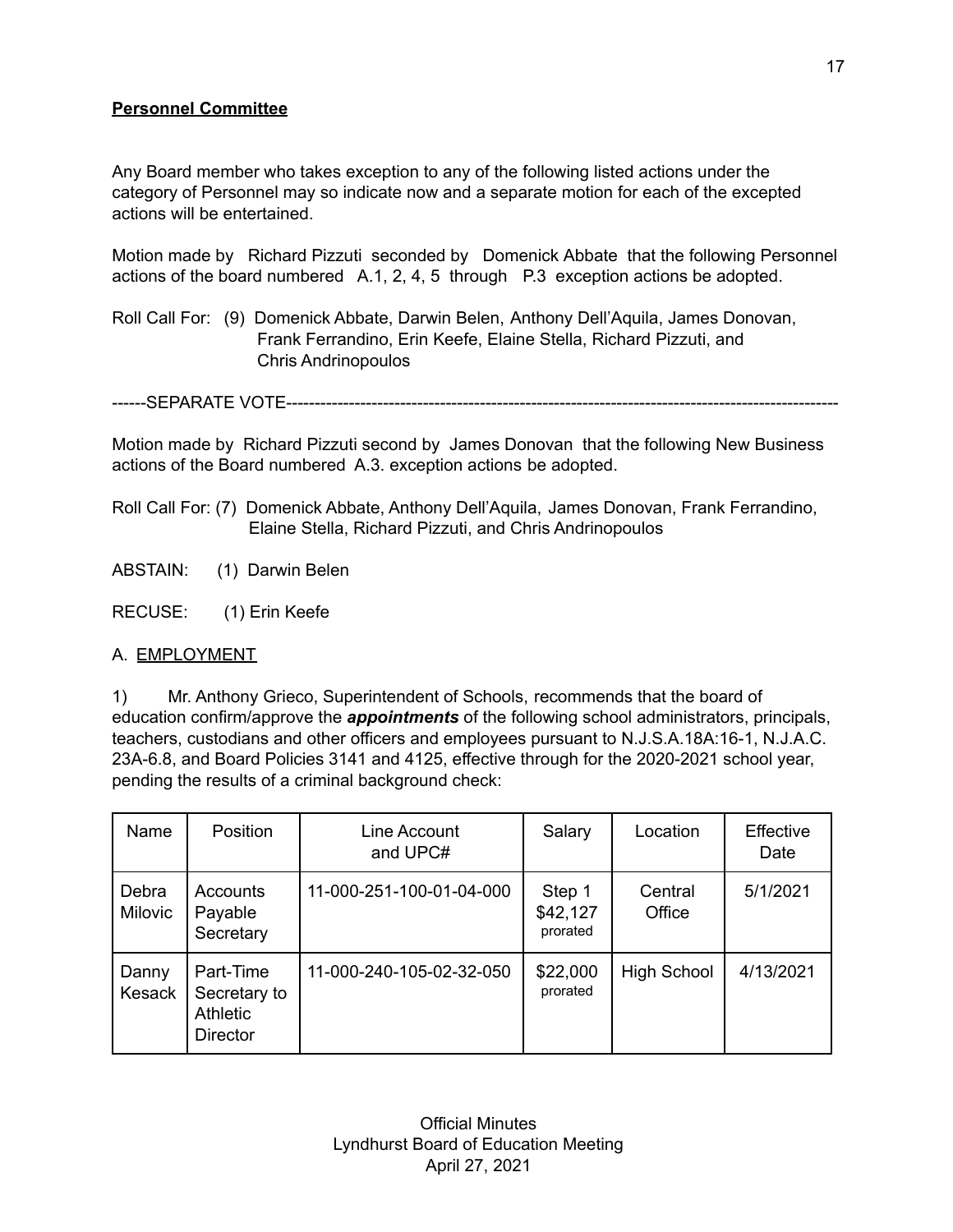2) Mr. Anthony Grieco, Superintendent of Schools, recommends that the board of education confirm/approve the appointments of the following staff members, at a salary of \$150/day each, for the 2021 Extended School Year.

| Karen Herman        | Melissa Mule  | Leeana Sauser    | Lisa Picillo         |
|---------------------|---------------|------------------|----------------------|
| Jennifer Porcile    | Felicia Lott  | Jennifer Lambert | Fabiana Decorato     |
| Lauren D'Alessandro | Megan Branagh | Lauren Kiernan   | Michelle Terpak      |
| Lori Drewes         | Phil Sgroi    | Noelle Keane     | <b>Chris Tunnell</b> |
| Lisa Troncone       | Robert Fagan  | David Rasczyk    | Linda Webb           |
| Dana Heinold        |               |                  |                      |

3) Mr. Anthony Grieco, Superintendent of Schools, recommends that the board of education confirm/approve the *appointments* of the following paraprofessionals, at a salary of \$15.50/hour, for the 2021 Extended School Year.

| Nelly Arpino               | Maria Schnur     | Janice Koehne           | Kelly Ann Riordan       |
|----------------------------|------------------|-------------------------|-------------------------|
| Alicia Leon                | Yamilene Barrera | Anna Keefe              | <b>Tara Castellitto</b> |
| Virgina Quesada            | Pamela Areche    | Maryann Heller          | Norilynn Witt           |
| Maureen McDowell           | Michelle Novis   | <b>Christina Masoud</b> | Joanne Abbate           |
| <b>Michele Arvanitakis</b> | Jamie Cirne      | Delia Flores            |                         |

4) Mr. Anthony Grieco, Superintendent of Schools, recommends that the board of education confirm/approve the *appointments* of the following substitute paraprofessionals, at a salary of \$15.50/hour, for the 2021 Extended School Year.

Judy Tunnell Bernadette Montillo

5) Mr. Anthony Grieco, Superintendent of Schools, recommends that the board of education confirm/approve the *appointments* of the following school administrators, principals, teachers, custodians and other officers and employees pursuant to N.J.S.A.18A:16-1, N.J.A.C. 23A-6.8, and Board Policies 3141 and 4125, effective through for the 2020-2021 school year, pending the results of a criminal background check:

| Name                   | <b>Position</b>      | Line Account<br>and UPC# | Salary              | Location           | Effective<br>Date |
|------------------------|----------------------|--------------------------|---------------------|--------------------|-------------------|
| Adam<br><b>Ballard</b> | Chemistry<br>Teacher | 11-140-100-101-02-25-050 | Step 11<br>\$81,385 | <b>High School</b> | 9/2021            |

### B. RESIGNATION

1) BE IT RESOLVED, that the Lyndhurst Board of Education accepts the resignation of the Superintendent of Schools, Anthony Grieco, effective June 30, 2021, pursuant to Superintendent Employment Contract, and as stated in his letter of April 13, 2021.

2) BE IT RESOLVED, that the Lyndhurst Board of Education accepts the resignation of, Raven Ritchie, Paraprofessional, effective May 7, 2021.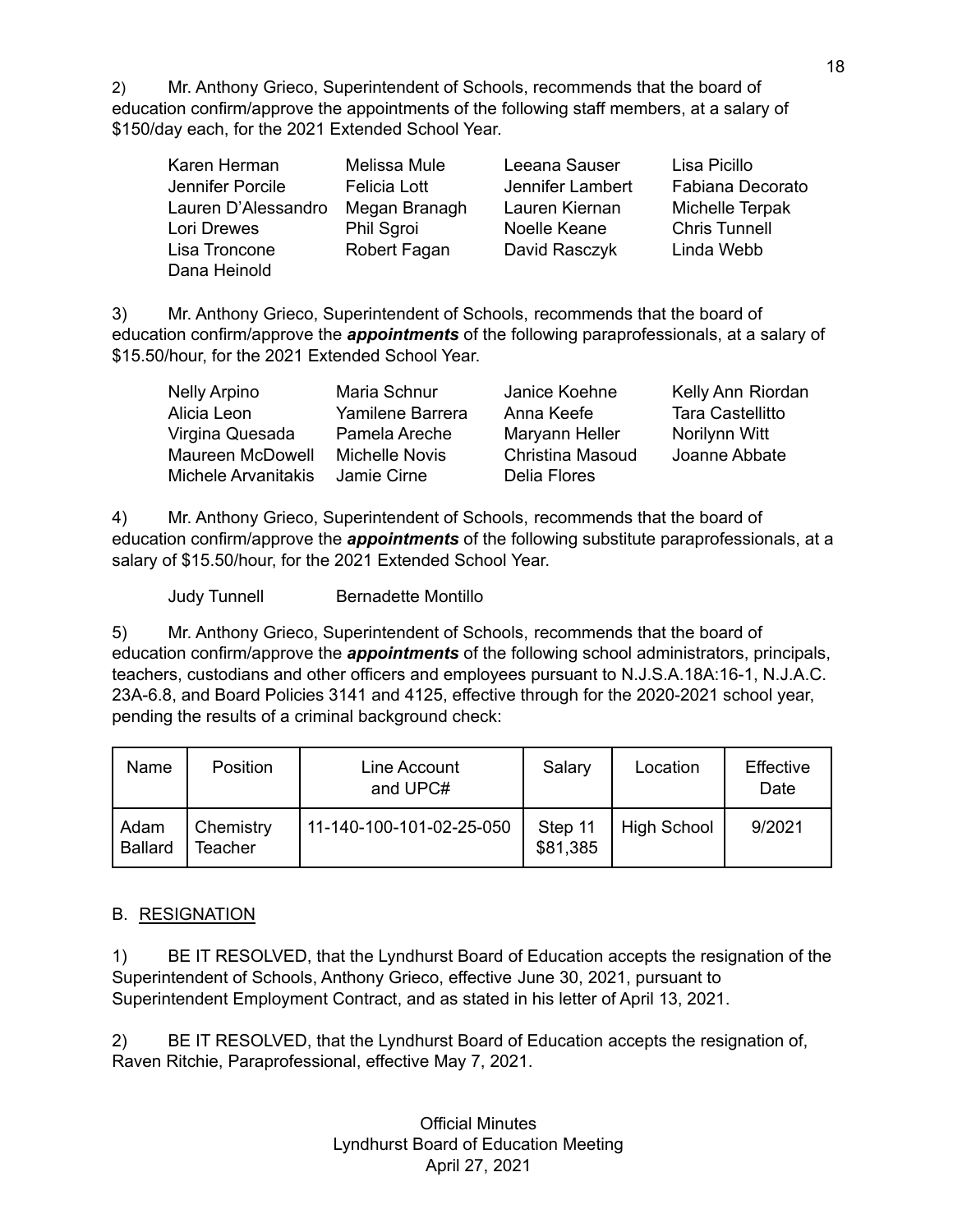# C. RETIREMENT

N/A

## D. COACHES /ADVISORS/STIPENDS

N/A

E. APPOINTMENT OF AIDES

N/A

# F. SUBSTITUTES

1) Mr. Anthony Grieco, Superintendent of Schools, recommends that the board of education confirm/approve the *appointment* of the following substitutes for the 2020-2021 school year, pending the results of a criminal background check:

Christine Delaney, Substitute Secretary, \$12.00 per hour (#11-000-240-105-56-32-000)

NOTE: These appointments *cannot* exceed 29 hours per week and do not include benefits, vacations, health benefits, sick leave, sabbatical leave, or any other benefits provided by contract between the Lyndhurst Education Association ("LEA") and the Lyndhurst Board of Education.

## G. TRANSFER

N/A

## H. MOVEMENT ON GUIDE/SALARY ADJUSTMENT

N/A

I. VOLUNTEER

N/A

# J. FMLA/MATERNITY LEAVE/LEAVE OF ABSENCE

1) Mr. Anthony Grieco, Superintendent of Schools, recommends that the board of education confirm/approve FMLA/Maternity/Leave of Absence for:

| Name       | School               | Position                  | From                                                                | To       |
|------------|----------------------|---------------------------|---------------------------------------------------------------------|----------|
| Dana Vigna | Washington<br>School | <b>Instructional Aide</b> | 3/3/2021<br>Unpaid Leave of Absence<br>3/3/21-4/9/21<br>RTW 4/12/21 | 4/9/2021 |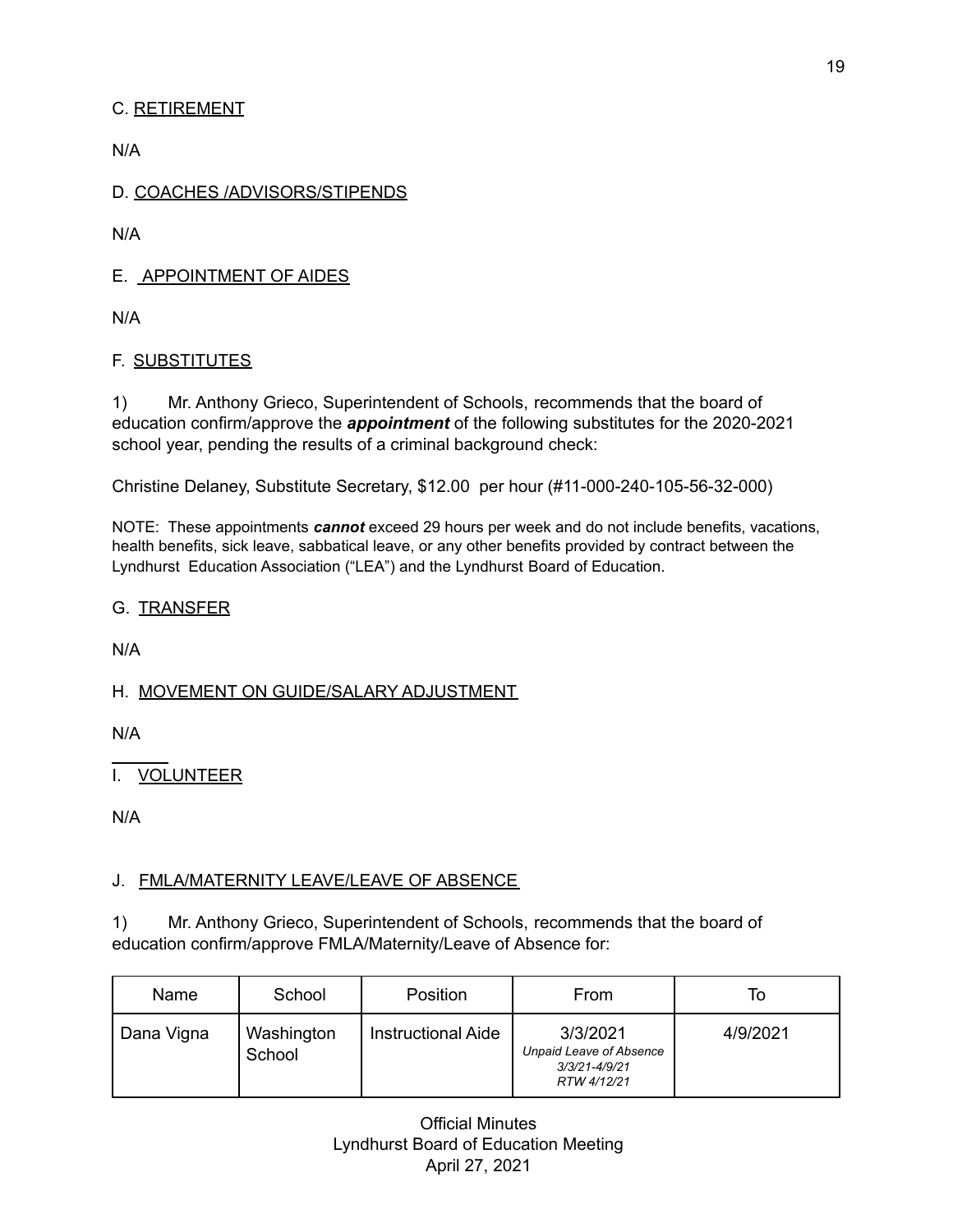| Susan<br>Consalvo      | Jefferson<br>School | <b>Instructional Aide</b> | 4/20/2021<br><b>Unpaid Leave of Absence</b>                                          | 06/25/2021 |
|------------------------|---------------------|---------------------------|--------------------------------------------------------------------------------------|------------|
| Tori Liaci<br>Palanker | <b>High School</b>  | Counselor                 | <b>AMEND</b><br>4/12/2021<br><b>Unpaid Leave</b><br>4/12/21-6/18/21<br>RTW 6/21/2021 | 6/21/2021  |
| Michael<br>Rogers      | Jefferson<br>School | Custodian                 | 3/17/21<br>Leave of Absence<br>3/17/21-4/30/21                                       | 5/3/2021   |
| <b>Neil Marcus</b>     | <b>High School</b>  | <b>Social Studies</b>     | <b>AMEND</b><br>1/18/2021<br><b>Unpaid Leave</b><br>1/18/21-4/15/21<br>RTW 4/16/2021 | 4/15/2021  |

# K. WORKSHOP/TRAINING

1) Mr. Anthony Grieco, Superintendent of Schools, recommends that the board of education confirm/approve the following request for the 2020-2021 school year, for the following employees to attend workshops:

| <b>Name</b>                  | <b>Position</b>                  | Date         | Sub<br><b>Required</b> | <b>Activity</b>                                                                                    | Location | Cost                                                                |
|------------------------------|----------------------------------|--------------|------------------------|----------------------------------------------------------------------------------------------------|----------|---------------------------------------------------------------------|
| Special<br>Services<br>Staff | Special<br><b>Services</b>       | 5/6/21       | No                     | Order.Disorder.Reorder:<br>Trauma-Informed<br>Practices for Managing<br><b>Pandemic Challenges</b> | Virtual  | Registration -<br>FY 2021 Title II<br><b>ESEA Grant</b><br>\$500.00 |
| Melissa<br>Mule              | <b>MS Special</b><br>Ed          | 5/12/21      | Yes                    | Customized Infusion of<br><b>LGBTQ</b>                                                             | Online   | Registration -<br>FY 2021 Title II<br><b>ESEA Grant</b><br>\$105.00 |
| Jamie<br>Aiello              | <b>ESL</b>                       | 5/25-5/27/21 | No                     | NJTESOL/NJBE Virtual<br><b>Spring Conference</b>                                                   | Virtual  | Registration -<br>FY 2021 Title II<br><b>ESEA Grant</b><br>\$399.00 |
| Felix Diaz                   | Remedial<br>TAG/ESL<br>PreK-6    | 5/25-5/27/21 | Yes                    | NJTESOL/NJBE Virtual<br><b>Spring Conference</b>                                                   | Virtual  | Registration -<br>FY 2021 Title II<br><b>ESEA Grant</b><br>\$399.00 |
| Luann<br>Voza                | Math Gr.3-5                      | 4/26-4/30/21 | Yes                    | 2021 NJDOE Item<br>Virtual<br><b>Review Committee</b><br>Meetings                                  |          | N/C                                                                 |
| <b>Blake</b><br>Spence       | <b>HS Social</b><br>Studies 7-12 | 6/18-6/24/21 | Yes                    | AP World History<br>Grading Through<br>College Board                                               | Virtual  | N/C                                                                 |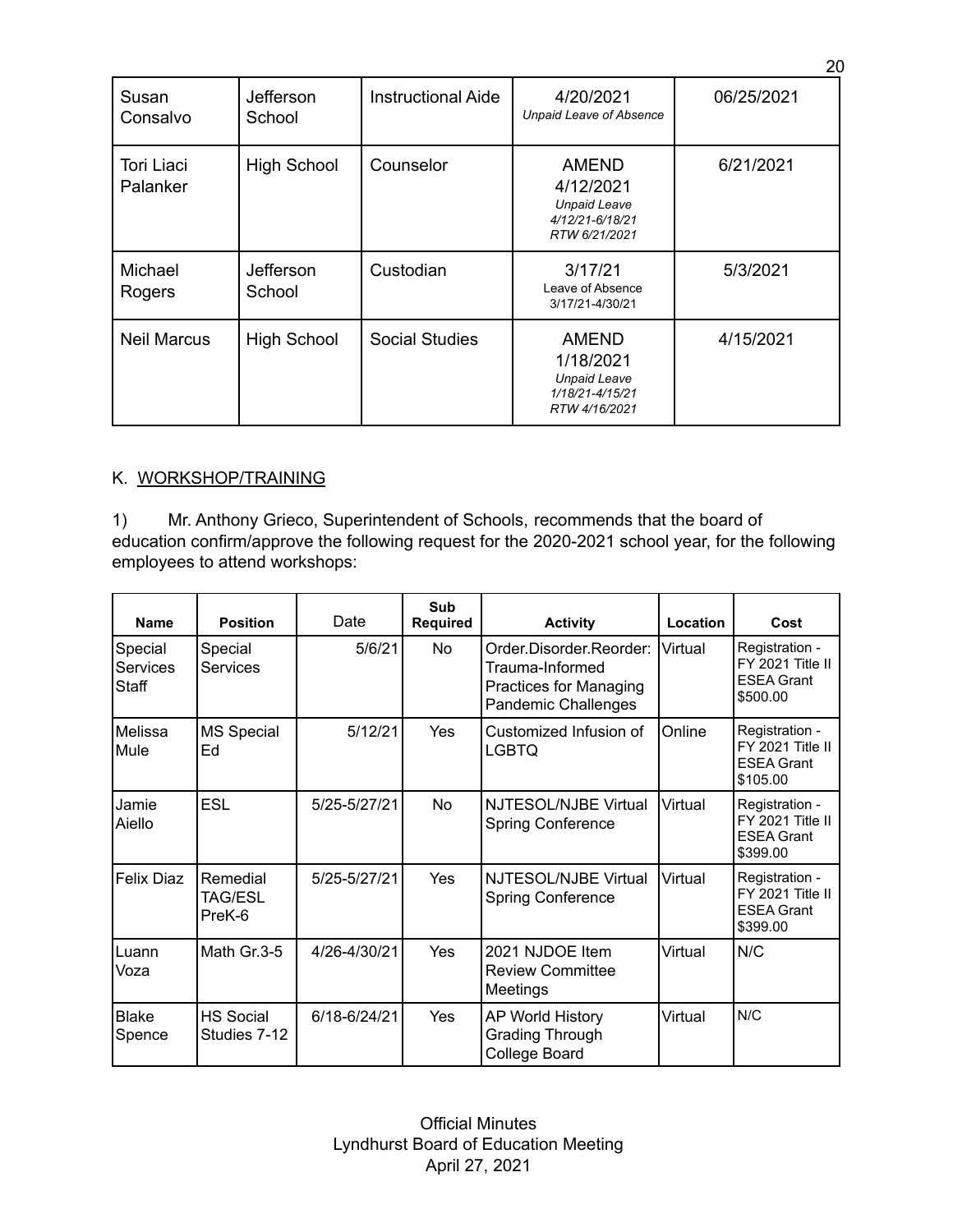| Jamie<br><b>Stevens</b> | Director of<br>Special<br><b>Services</b> | 5/7/21          | No        | <b>NJPSA Special</b><br><b>Education Summit</b>                                  | Virtual                      | Registration -<br>FY 2021 Title II<br><b>ESEA Grant</b><br>\$149.00 |
|-------------------------|-------------------------------------------|-----------------|-----------|----------------------------------------------------------------------------------|------------------------------|---------------------------------------------------------------------|
| Nicholas<br>Cardone     | High School<br><b>Music</b>               | $5/1 - 5/2/21$  | No        | FLS Academy<br>Workshop - Welcome to<br>the Cypher                               | Virtual                      | Registration -<br>FY 2021 Title II<br><b>ESEA Grant</b><br>\$90.00  |
| Gina<br>DiMaggio        | <b>ELA 7-12</b>                           | $6/12 - 8/5/21$ | No        | Drew Univ. Writing<br>Workshop - 2021<br><b>Invitational Summer</b><br>Institute | In-person<br>land<br>On-line | Registration -<br>FY 2021 Title II<br><b>ESEA Grant</b><br>\$600.00 |
| Kristin<br>Woodard      | <b>ESL</b>                                | 5/25-5/27/21    | <b>No</b> | NJTESOL/NJBE Virtual<br>Conference 2021                                          | Virtual                      | Registration -<br>FY 2021 Title II<br><b>ESEA Grant</b><br>\$399.00 |

## L. STUDENT TEACHING OBSERVATION/PRACTICUM/INTERNSHIP

1) Mr. Anthony Grieco, Superintendent of Schools, recommends that the board of education *confirm/approve* the Internship as listed below:

| Name                | University/<br>School                          | From       | To         | <b>Teacher</b>                                   | Subject              |
|---------------------|------------------------------------------------|------------|------------|--------------------------------------------------|----------------------|
| Joe Fischer         | Saint<br>Elizabeth<br><b>University</b>        | 09/01/2021 | 12/30/2021 | Maryann Mule<br>Middle School<br>Internship      | School<br>Counseling |
| <b>Felicia Lott</b> | Montclair<br><b>State</b><br><b>University</b> | 05/03/2021 | 07/15/2021 | Joe DeCorso<br><b>Board Office</b><br>Internship | Principal            |

## M. PARAPROFESSIONALS

1) Mr. Anthony Grieco, Superintendent of Schools, recommends that the board of education confirm/approve the *appointments* of the following paraprofessionals, effective through for the 2020-2021 school year, pending the results of a criminal background check:

| Name                    | Position         | Line Account<br>and UPC# | Salary               | Location             | Effective<br>Date |
|-------------------------|------------------|--------------------------|----------------------|----------------------|-------------------|
| Anna<br>Rose<br>Krasner | Paraprofessional | 11-204-100-106-08-35-120 | \$15,000<br>prorated | Washington<br>School | 4/13/2021         |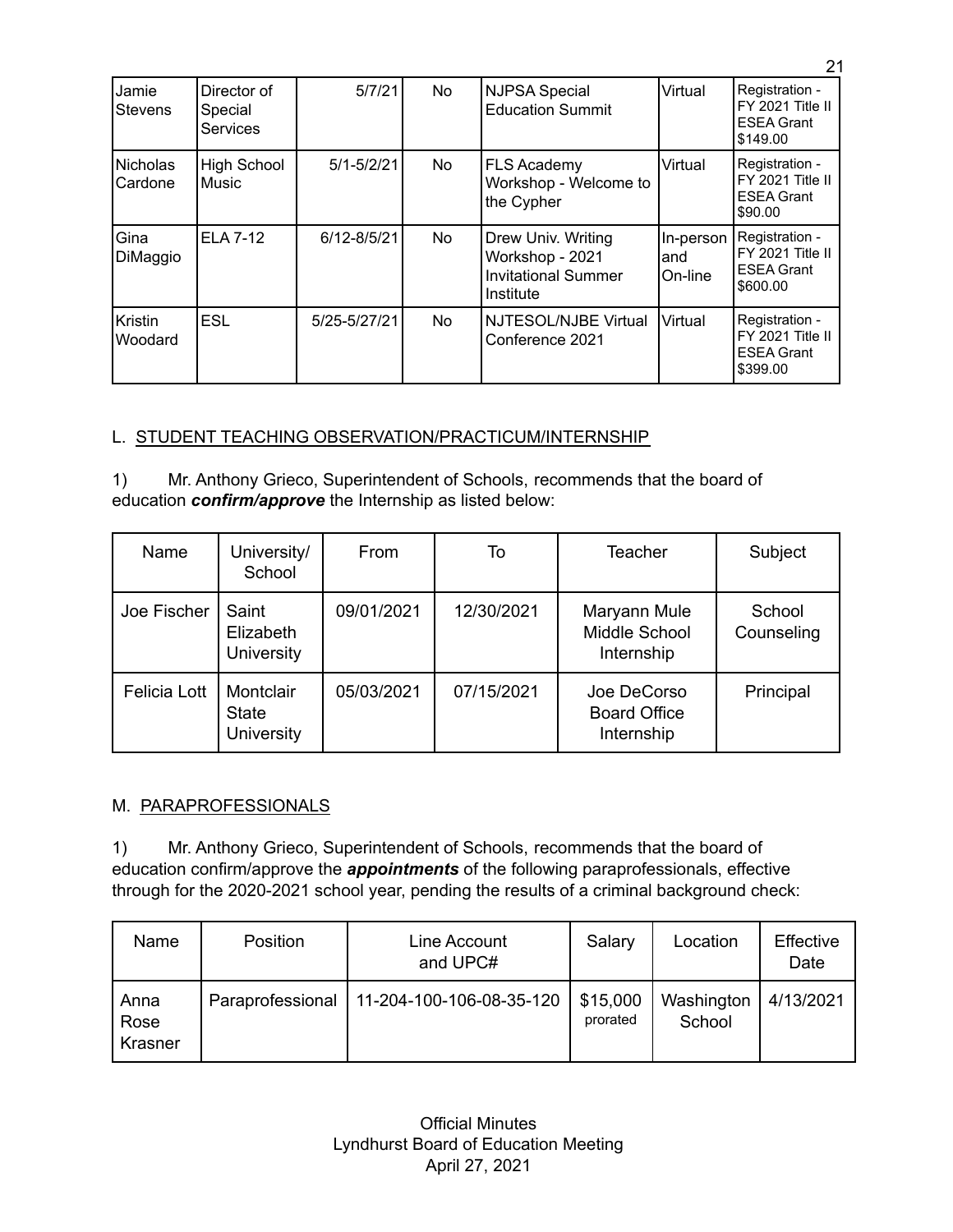| Alicia<br>Leon          | ABA<br>Paraprofessional                         | 11-204-100-106-08-35-120 | \$15,000<br>prorated<br>$+$ \$2000<br>ABA<br>stipend | Washington<br>School | 4/28/2021 |
|-------------------------|-------------------------------------------------|--------------------------|------------------------------------------------------|----------------------|-----------|
| <b>Brandon</b><br>Costa | Paraprofessional<br>with NJDOE<br>Certification | 11-190-100-106-02-35-050 | \$21,000<br>prorated                                 | High<br>School       | 4/13/2021 |

22

# N. EMPLOYEE CONTRACTS

N/A

O. JOB DESCRIPTIONS

N/A

### P. GENERAL

1) Mr. Anthony Grieco, Superintendent of Schools, recommends that the Board of Education *confirm/approve* the following employee tenure:

Perrin Mosca Effective March 20, 2021

2) Mr. Anthony Grieco, Superintendent of Schools, recommends that the Board of Education *confirm/approve* the renewal of Carla Rueda for the position of watchperson, at a salary of \$12.00 per hour, as needed, for the 2020-2021 school year. (Line account #11-000-266-100-WP-00-050)

3) Mr. Anthony Grieco, Superintendent of Schools, recommends that the Board of Education *confirm/approve* the following Child Study Team positions at a rate of \$35.00 per hour, not to exceed 225 hours, to conduct evaluations, write reports and/or develop IEP's during the summer months, effective July 1, 2021. (Line account #11-000-219-104-55-30-000)

> Angela Iannitello Olivia Jaegge Lauren Keogh Jill Tozduman Julio Leiva **Brian Cevallos** Christina Thomas

Toni Ann Devlin Theresa Lopatosky